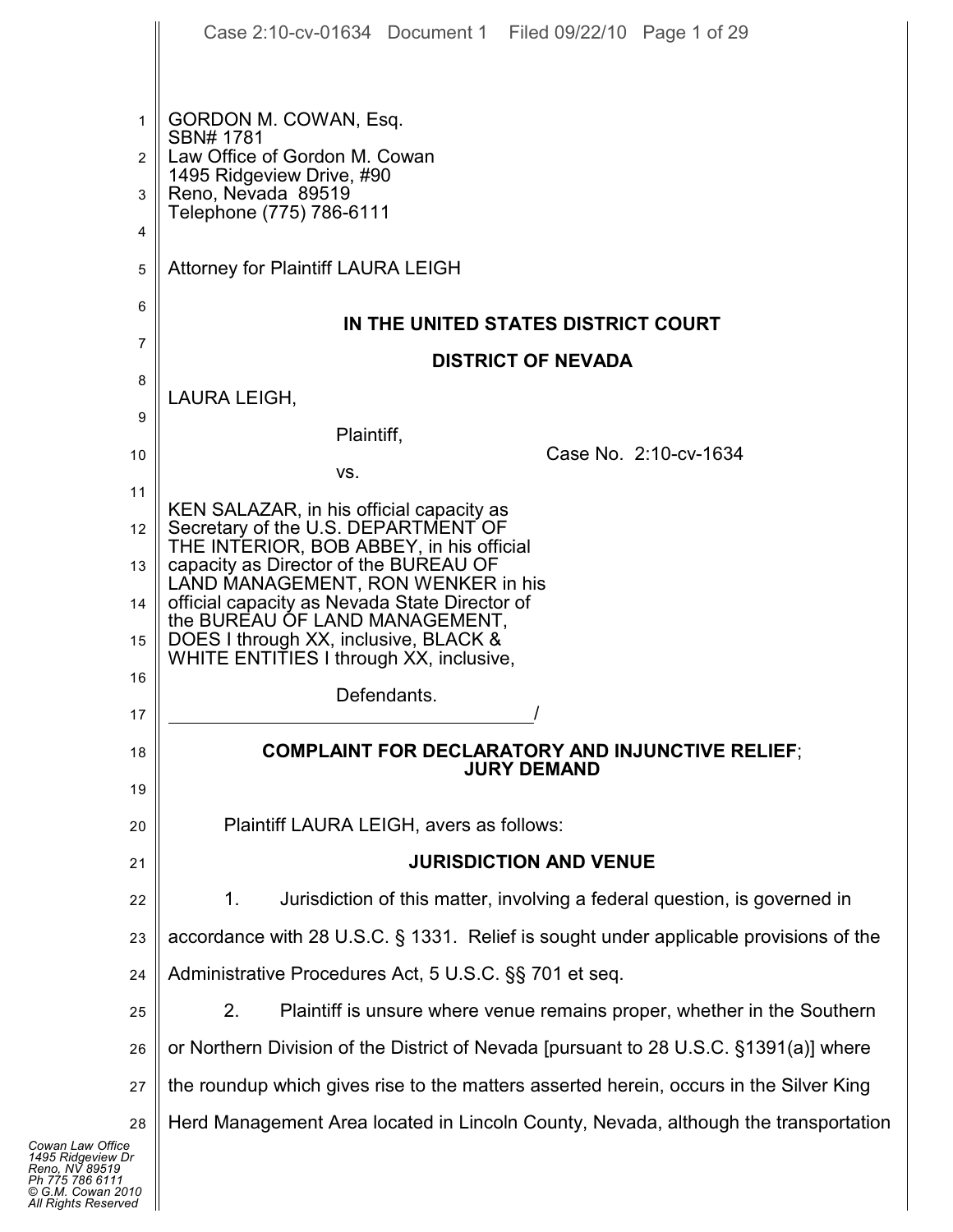1 2 3 4 and intended housing and destination of the captured wild horses removed from the Silver King Herd would occur in Washoe and/or Churchill Counties in the northern portion of Nevada; and the Defendant Bob Wenker's office and the State BLM's office is located in Reno, Nevada. Admittedly, the bulk of the activity occurs in Lincoln County.

## **GENERAL ALLEGATIONS**

6 7 8 9 10 11 12 13 3. Plaintiff, a citizen of Nevada, is a wild horse journalist, and correspondent and credentialed media representative for Horseback Magazine. Plaintiff LAURA LEIGH receives revenues from fair reporting to the public as a journalist on issues involving wild horses and also their management by both private organizations and by governing authorities including the BLM. Her participation has included magazine, internet and television including CNN. Plaintiff also writes articles/photojournalism for print and electronic media and she collects data relevant to wild horses for equine welfare organizations.

14 15 16 17 18 4. Plaintiff is also a regarded, talented publisher, artist and illustrator of art. Her more recent works involve horses as her subjects. She is also involved in publishing children's books. She has completed art projects for significant charitable organizations including by example, the United Way. Samples of her work are available on the internet at www.barndoorstudio.com .

19 20 21 22 23 24 5. Much of the Plaintiff's current work is dedicated to educating children about horses, wild horses, mustangs and particularly of horse rescue stories. Her new works are dedicated to teaching young children good practices relative to the management of wild horses. The unique aspect of the Plaintiff's publications and illustrations directed to children and to the public relative to wild horses is this: her stories and illustrations emanate from true subjects and are far from fiction.

25 26 27 28 6. Plaintiff spent the past several months observing wild horses on their native habitats. Plaintiff spent the past several months also documenting the Defendants' capture, removal and management of wild horses, at least where allowed to do so by the Defendants, at previous roundups conducted by the Defendants

*Cowan Law Office 1495 Ridgeview Dr Reno, NV 89519 Ph 775 786 6111 © G.M. Cowan 2010 Aliants Reserved* **Page 2** 

5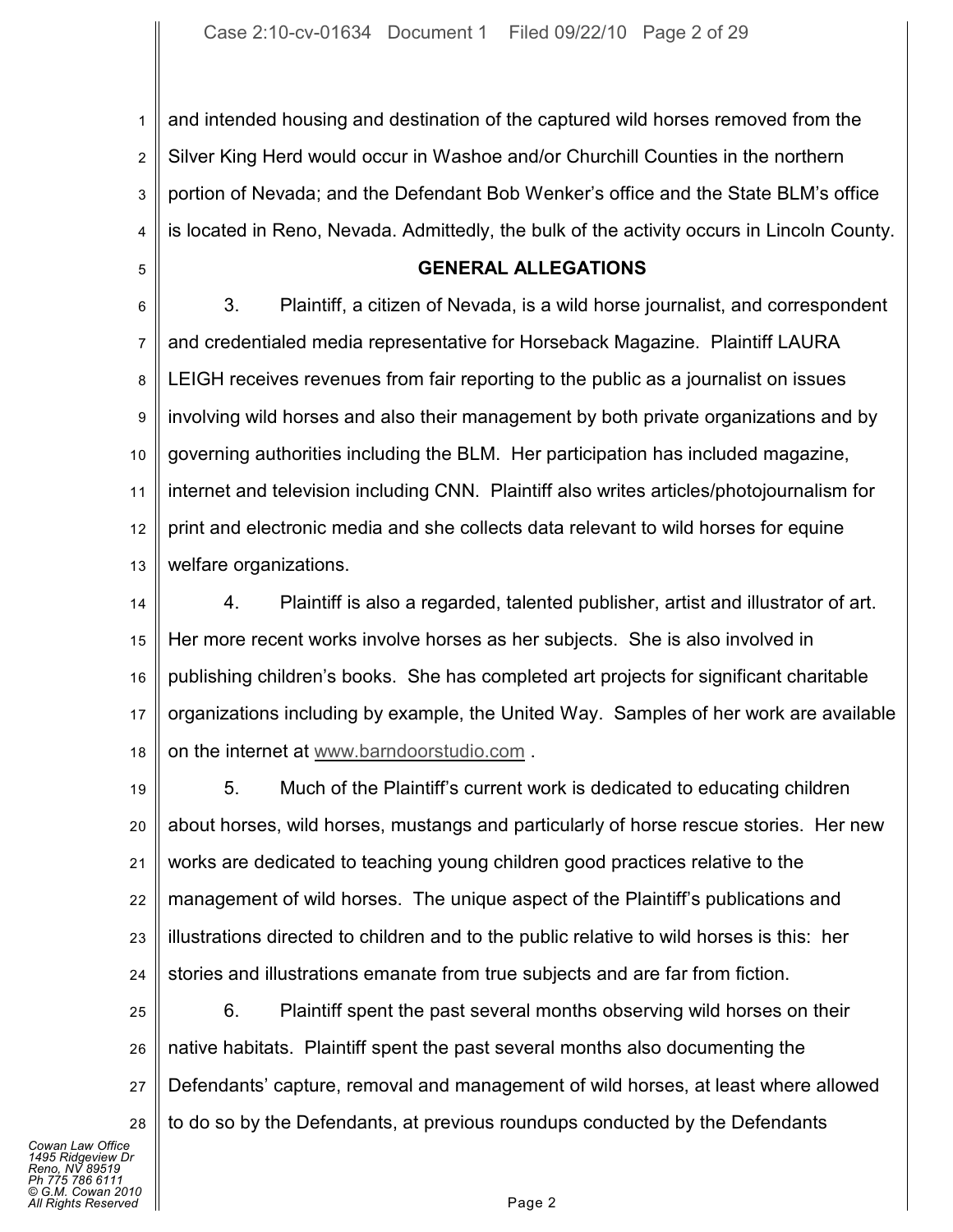1 elsewhere in Nevada and in other states.

2 3 4 5 6 7 8 9 7. The named Defendants collectively comprise the governing authorities of the United States of America responsible for managing certain public lands in the United States. The U.S. Department of Interior is a cabinet-level agency headed by Mr. Ken Salazar. The BLM is a U.S. Department of Interior "bureau" headed by Mr. Bob Abbey. Mr. Ron Wenker is the BLM's Nevada State Director. The BLM manages 47 million acres of public land in Nevada. The individually named Defendants are sued in their official capacities only, as those most senior in decision-making processes and responsible for their respective governing agency/bureau/department.

10 11 12 13 14 15 16 17 18 8. Plaintiff does not know the true names and capacities of the Defendants sued herein as DOES I through XX, inclusive, or of BLACK & WHITE ENTITIES I through XX, inclusive, and, therefore, Plaintiff sues said Defendants by such fictitious names. Plaintiff prays for leave of Court to amend this Complaint to allege their true names and capacities when ascertained and if jurisdiction may be asserted against them. Plaintiff is informed and believes each of the fictitiously named Defendants is in some manner responsible for the occurrences and events herein alleged, and Plaintiff's rights against such fictitiously named Defendants arises from such occurrences and events.

19 20 21 22 23 9. Plaintiff seeks to observe, obtain impressions and then report her observations and impressions concerning the Defendants' management and handling of Silver King wild horses, the subject of which involves a matter of significant public interest. Plaintiff also seeks to lift the BLM's closure to public access of the area where the Silver King Roundup is taking place.

24 25 26 27 28 10. Plaintiff seeks injunctive and declaratory relief prohibiting the Bureau of Land Management's ("BLM") and Department of Interior's ("DOI") helicopter-driven roundup of wild horses from the area known as the Silver King Herd Management Area ("Silver King" or "Silver King Roundup" or "Silver King HMA") until such time as they provide access to Plaintiff as herein set forth.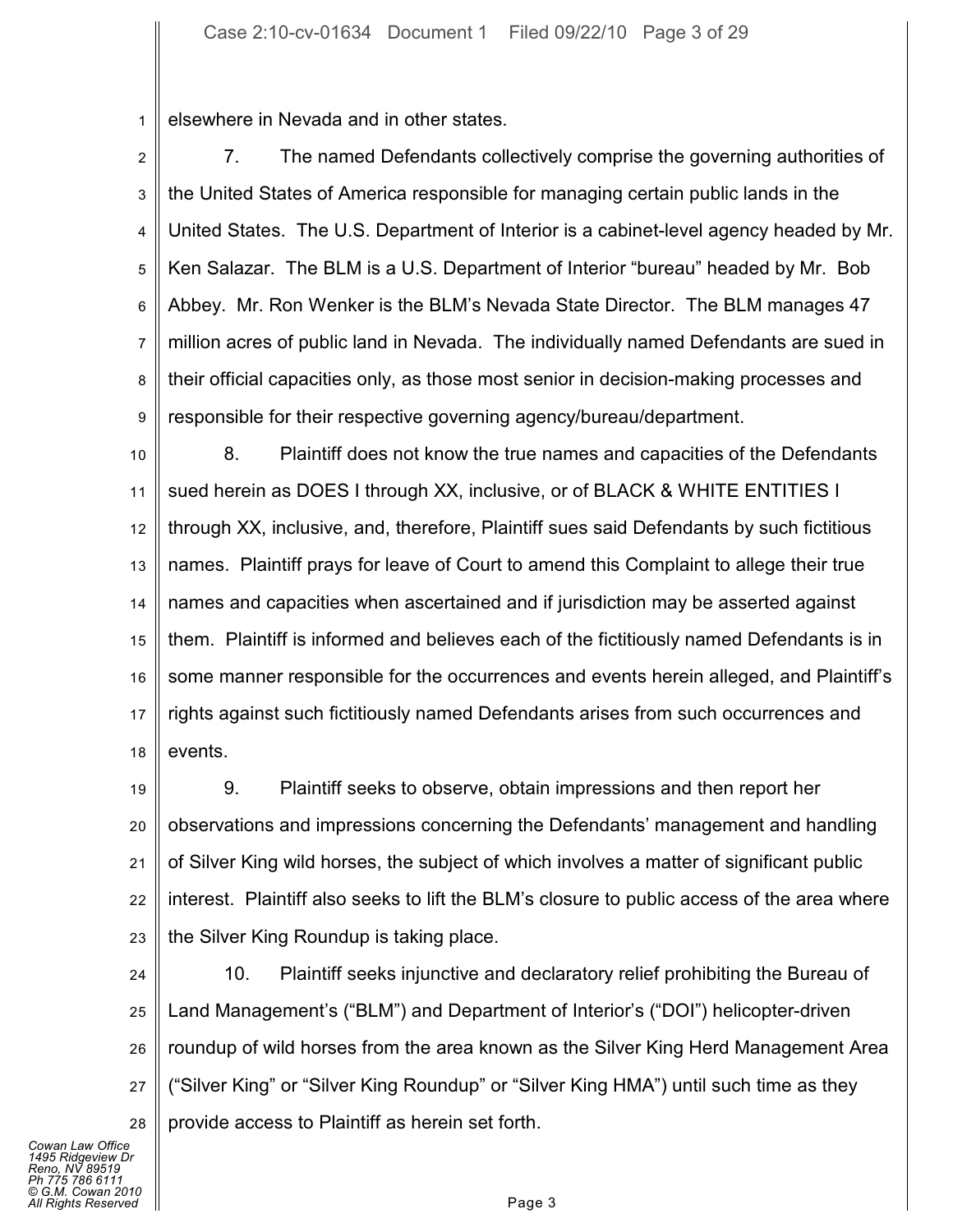1 2 3 4 11. Silver King is located in the northern portion of Lincoln County, Nevada. This helicopter roundup is scheduled from September 14 through October 1, 2010, according to an official BLM publication. Plaintiff is informed and believes the Silver King Roundup has yet to commence although the event is imminent.

5 6 7 8 9 10 11 12 13 14 15 16 17 18 19 12. Plaintiff is informed and believes the rounding up by helicopter, the capturing, the removal, the shipment, the holding and housing of captured wild horses from western rangelands and in particular from Nevada rangelands, and the true ultimate disposition or demise of captured wild horses occurring at the hands of the government Defendants, involve matters of significant public interest, particularly to Americans, to westerners, to citizens of Nevada, and even to off-shore cultures; and, contrary to the public and Plaintiff's right to know how these "spirits of the west" are being truly managed and handled, the government Defendants have systematically and effectively precluded Plaintiff and the public from closely observing and monitoring the Defendants' methods in handling and managing America's wild horses from the time the Defendants capture and remove them from their native habitats and long-time herd families, to when these removed horses reach their ultimate destination or meet their demise; and in doing so, the government Defendants have, and continue to make a mockery of the most fundamental freedoms our citizenry and Plaintiff are provided through the First Amendment to the Constitution of the United States.

20 21 22 23 24 13. Plaintiff is informed and believes the systematic preclusion of her and the public from closely observing and monitoring the systematic removal of America's wild horses, is destined to repeat again at Silver King and would cause her irreparable harm as the result of the deprivation of her rights under the First Amendment to the U.S. Constitution.

25 26 27 28 14. Plaintiff is informed and believes there is no true oversight or accountability of the Defendants' conduct in managing wild horses; that resultantly, the American free-roaming wild horse is in jeopardy as is the Constitutional, First Amendment rights and freedoms of the citizenry and of Plaintiff which the Defendants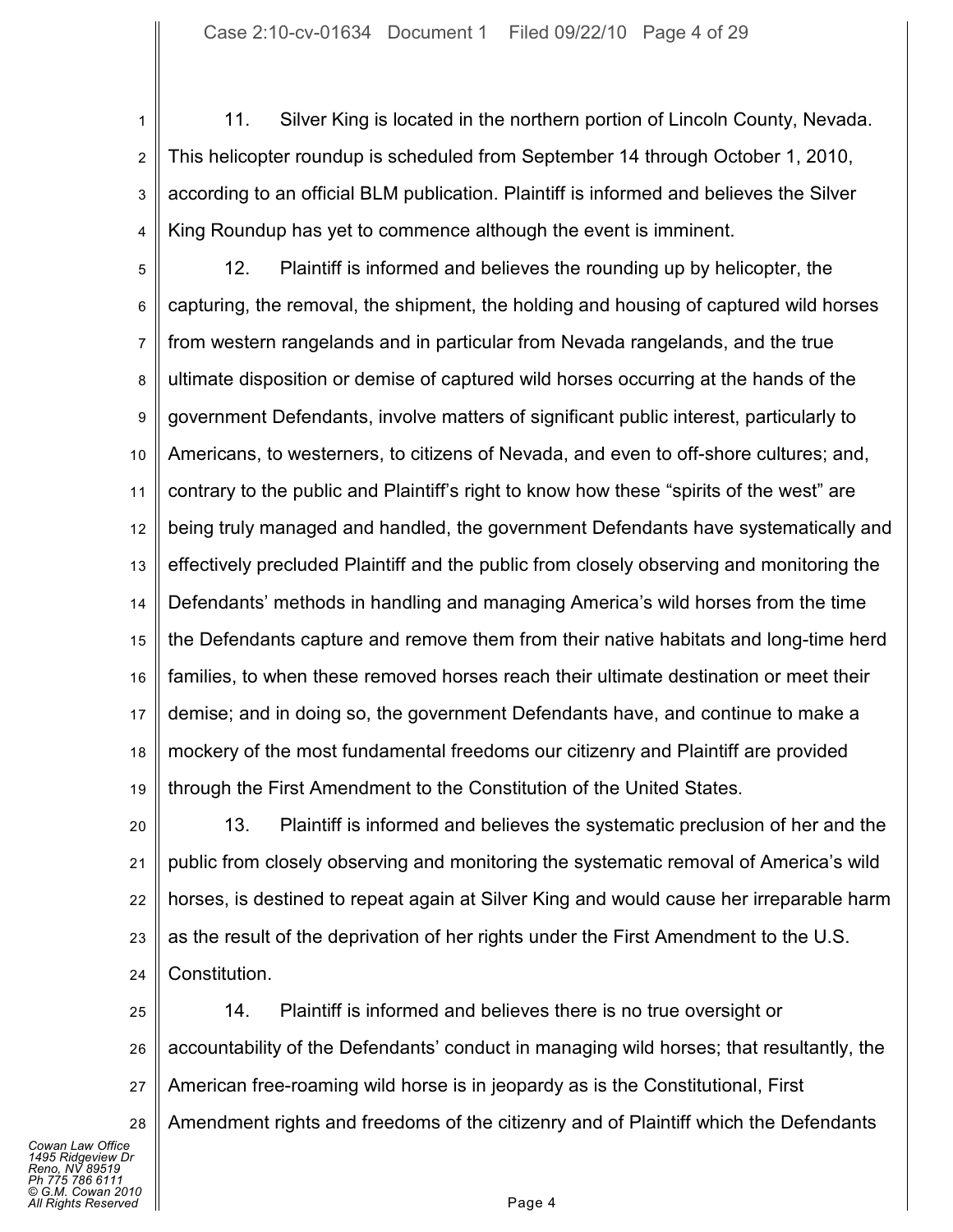1 2 3 4 5 continue to besmirch and dishonor; that the only true, independent oversight of the Defendants' wild horse activities is that of public scrutiny accomplished through observation and reporting by interested media; and when public scrutiny through a free press is restricted or denied access, authoritarian rule becomes the norm, contrary to all notions of fundamental freedoms nurtured and protected by the U.S. Constitution.

6 7 8 9 10 11 12 13 14 15 16 17 18 19 20 15. Based on the BLM's and DOI's conduct displayed at prior roundups which restricted or altogether "blacked out" and censored the Plaintiff and the public's observation of the Defendants' handling of wild horses, from the point of their capture to the horses' ultimate disposition, and based also on the government Defendants' publications and notices concerning Silver King, Plaintiff is informed and believes the government Defendants' course at Silver King would cause irreparable harm to Plaintiff and the public by impermissibly restricting and precluding her and others from observing the Defendants' activities in key places, times, events and situations; that undue restricting or prohibiting altogether the Plaintiff and other media from observing, monitoring and then reporting to the public how the Defendants carry out their wild horse roundups and subsequent wild horse handling activities, constitutes impermissible prior restraints and censorship of the Plaintiff's and citizenry's right to know, and rights to a free press, to free speech and to freedoms nurturing expression and opinion, contrary to fundamental notions protected by the First Amendment to the U.S. Constitution.

21 22 16. Plaintiff is informed and believes, in 1971 a noted jurist instructed profoundly on the subject, stating the following:

The Press was protected so that it could bare the secrets of the government and inform the people. Only a free and unrestrained press can effectively expose deception in government. And paramount among the responsibilities of a free press is the duty to prevent any part of the government from deceiving the people. *Justice Hugo Black, 1971.*

*Cowan Law Office 1495 Ridgeview Dr Reno, NV 89519 Ph 775 786 6111 © G.M. Cowan 2010 All Rights Reserved* Page 5

23

24

25

26

27

28

17. Plaintiff is informed and believes, in addition to the foregoing, the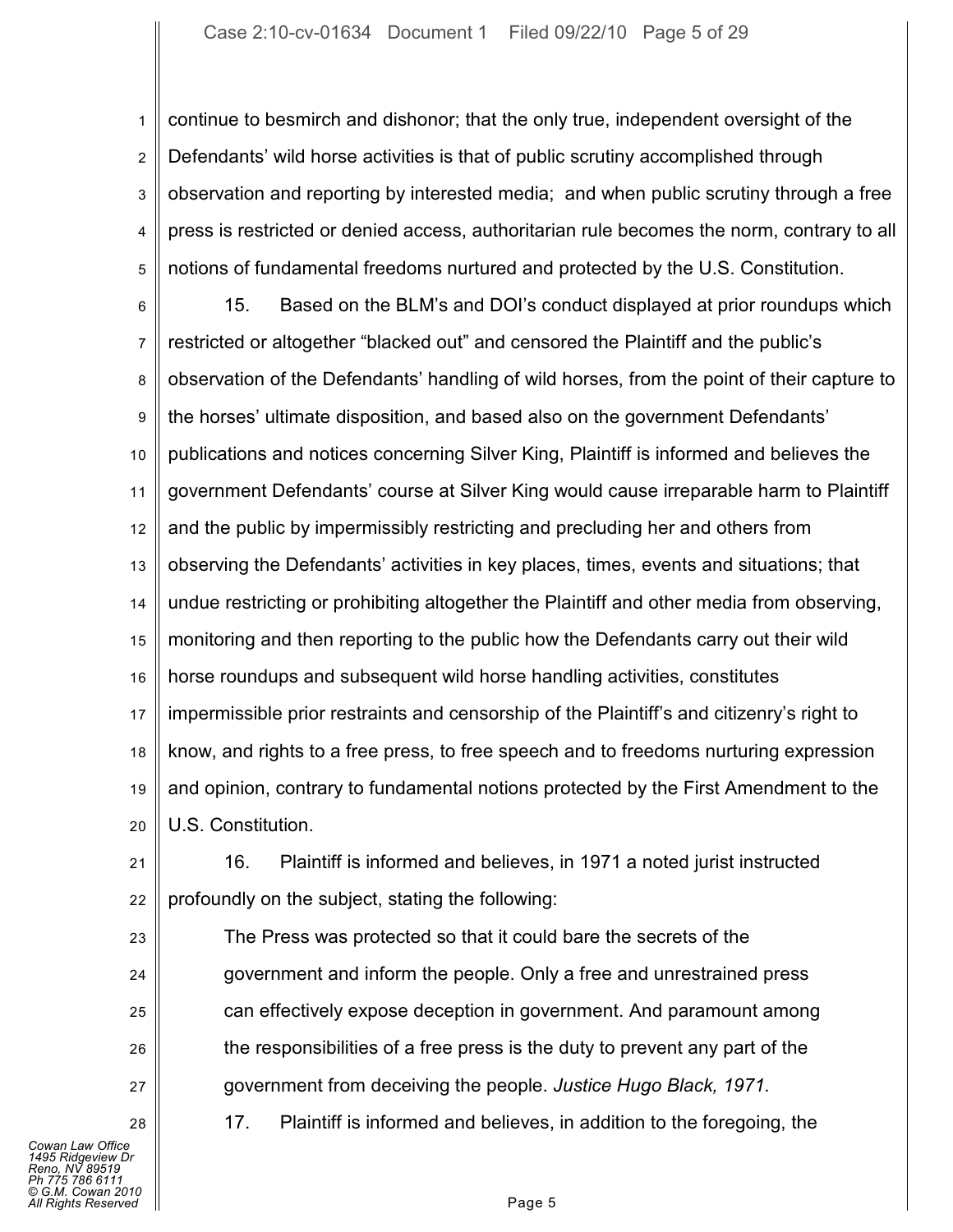1 2 3 4 5 6 7 8 9 10 11 12 13 14 15 Defendants have on multiple occasions, singled-out Plaintiff, precluding her from accessing areas where other media or press were otherwise permitted to gain access during the Defendants' roundups, resulting in allowing other media to observe and then report what occurred at these prior roundups, but which at the same time, denied and precluded Plaintiff from gaining equal access to the same vantage points, causing her to miss reporting assignments where, from her vantage points, she could not observe the Defendants' processes, or observe the health and well being of the horses they captured; and in turn she was denied the opportunity and her right to observe and then report the Defendants' horse roundup activities to the public. Plaintiff is informed and believes said offensive conduct is retaliatory, it is impermissible content-based censorship, it effectuates a discriminatory policy toward the Plaintiff, and it causes Plaintiff irreparable harm from the Defendants' intentional violation of her First Amendment Constitutional rights protecting speech, a free press, free thought and free expression; and such offensive conduct is scheduled and destined to repeat at Silver King.

16 17 18 18. Based on the repeated, historical conduct of the Defendants in how they have treated Plaintiffs thus far at multiple wild horse roundups, Plaintiff is informed and believes the Defendants' conduct,

19 20 21 22 23 24 25 a. precludes and unnecessarily and unreasonably restricts Plaintiff and some or all of those similarly situated, and the public, from observing and viewing the government Defendants' roundup activities, their trapping of wild horses, their temporary holding of wild horses, their shipping of wild horses and their handling of wild horses after their capture, their temporary and also long-term housing thereafter, and their ultimate disposition or demise;

b. amounts to an impermissible "prior restraint" or censorship which denigrates free speech and fundamental notions of a free press, contrary to Constitutional underpinnings;

26

27

28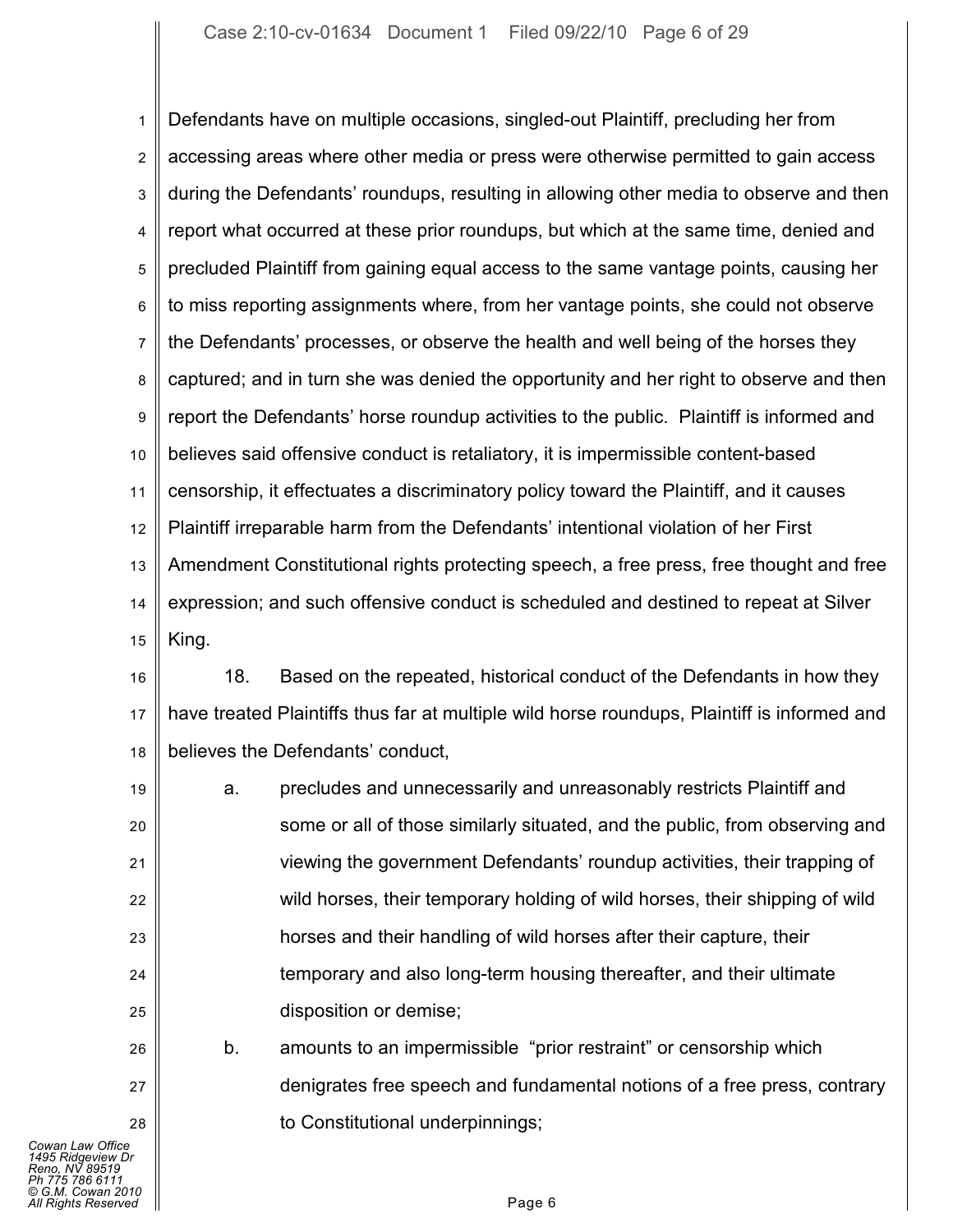| 1                                                                                                                      | causes impermissible content-based censorship;<br>C.                                      |
|------------------------------------------------------------------------------------------------------------------------|-------------------------------------------------------------------------------------------|
| $\overline{2}$                                                                                                         | d.<br>is injurious to Plaintiff's (and members of the public and media) First             |
| 3                                                                                                                      | Amendment rights to free speech, to Plaintiff's right of freedom of                       |
| 4                                                                                                                      | expression and thought, and to Plaintiff's right to observe and then report               |
| 5                                                                                                                      | the government's activity and conduct to the public;                                      |
| 6                                                                                                                      | causes irreparable injury and harm to Plaintiff from depriving her of<br>е.               |
| $\overline{7}$                                                                                                         | Constitutional freedoms, the price tag for which is unfathomable;                         |
| 8                                                                                                                      | f.<br>effectuates a discriminatory policy toward Plaintiff;                               |
| 9                                                                                                                      | amounts to arbitrary denials of reasonable access to viewing government<br>g.             |
| 10                                                                                                                     | activity, government in action, and to the government Defendants'                         |
| 11                                                                                                                     | management of wild horses in Silver King, from the point of their capture                 |
| 12                                                                                                                     | to their ultimate disposition or demise;                                                  |
| 13                                                                                                                     | involves a matter of significant public interest which necessitates<br>h.                 |
| 14                                                                                                                     | transparency rather than secrecy.                                                         |
| 15                                                                                                                     | 19.<br>The BLM and DOI published their intent to close public lands for the Silver        |
| 16                                                                                                                     | King Roundup. Plaintiff is informed and believes the intended closure of public lands     |
| 17                                                                                                                     | amounts to a "prior restraint" and censorship of Plaintiff's and public's First Amendment |
| 18                                                                                                                     | rights of free speech, freedom of expression, freedom of ideas, freedom of the press,     |
| 19                                                                                                                     | and freedom to publish her observations of the government Defendants' activities.         |
| 20                                                                                                                     | 20.<br>The government Defendants had already been admonished by this very                 |
| 21                                                                                                                     | court (the Hon. Larry R. Hicks) when previously seeking to close public lands in Elko     |
| 22                                                                                                                     | County earlier this year; and Judge Hicks instructed these same government                |
| 23                                                                                                                     | Defendants as follows:                                                                    |
| 24                                                                                                                     | As to Leigh's First Amendment challenge to the                                            |
| 25                                                                                                                     | closure of public lands during the gather, the court shall                                |
| 26                                                                                                                     | grant Leigh's temporary restraining order. Leigh argues that                              |
| 27                                                                                                                     | a blanket closure of 27,000 acres of public land on which the                             |
| 28                                                                                                                     | Tuscarora Gather is going to take place is a prior restraint on                           |
| Cowan Law Office<br>1495 Ridgeview Dr<br>Reno. NV 89519<br>Ph 775 786 6111<br>© G.M. Cowan 2010<br>All Rights Reserved | Page 7                                                                                    |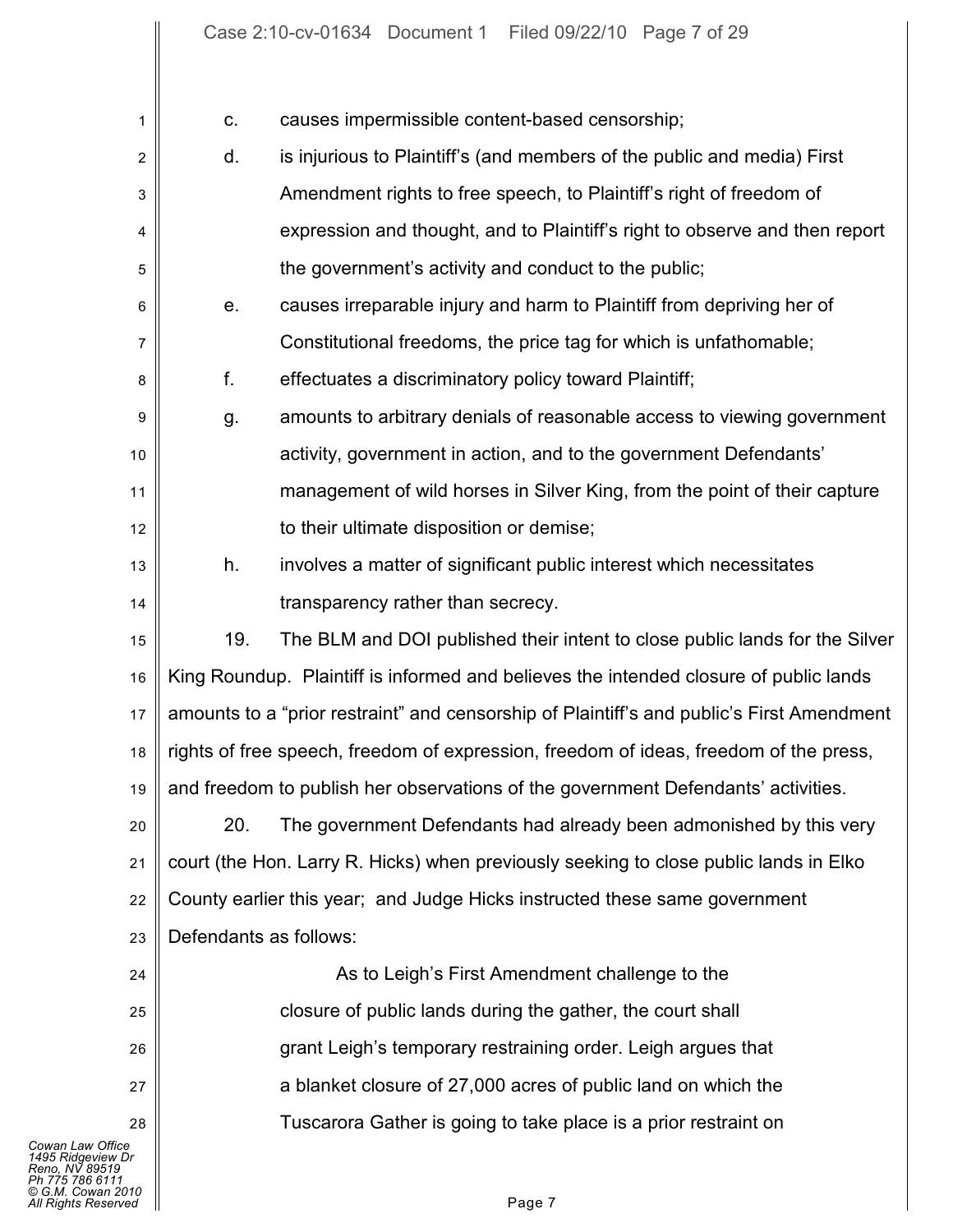| 1  | her First Amendment rights because she will be unable to                                |
|----|-----------------------------------------------------------------------------------------|
| 2  | observe and report on the health of the horses and the                                  |
| 3  | BLM's management of the gather. The court agrees and                                    |
| 4  | finds that she has made a sufficient showing of probable                                |
| 5  | success on the merits to warrant granting the motion. As                                |
| 6  | such, the court enjoins the blanket closure of public land                              |
| 7  | access during the gather and shall lift the closure as written                          |
| 8  | with regard to land access.                                                             |
| 9  | The court is cognizant of the public interest in this                                   |
| 10 | matter and of the right of the public and press to have                                 |
| 11 | reasonable access to the gather under the First                                         |
| 12 | Amendment.                                                                              |
| 13 | Leigh v. Salazar, 2010 WL 2834889 (D. Nev. Jul. 16, 2010)<br>(Published Slip Opinion)   |
| 14 |                                                                                         |
| 15 | 21.<br>Plaintiff is informed and believes the government Defendants are "issue"         |
| 16 | precluded" and collaterally estopped from closing public lands during wild horse        |
| 17 | roundups where this very issue had already been briefed and litigated through a         |
| 18 | hearing, as between the same parties which involved another roundup site in Nevada,     |
| 19 | which involved the same issue, which involved the same activity, and which involved     |
| 20 | the same parties. See Leigh v. Salazar, 2010 WL 2834889 (D. Nev. Jul. 16, 2010).        |
| 21 | Plaintiff is informed and believes the BLM and DOI intend to utilize private<br>22.     |
| 22 | lands on which to place wild horse traps such that the Defendants can enlist the        |
| 23 | assistance of local law enforcement to keep the citizenry and Plaintiff at bay and to   |
| 24 | keep the citizenry and Plaintiff from viewing wild horse trap areas where the           |
| 25 | government Defendants capture wild horses; that the government Defendants would         |
| 26 | claim as they claimed on occasions in the past, that they do not have the private       |
| 27 | landowner's permission to let the public or press or Plaintiff onto private landowners' |
| 28 | property. In the past the government Defendants made advance arrangements with the      |
|    |                                                                                         |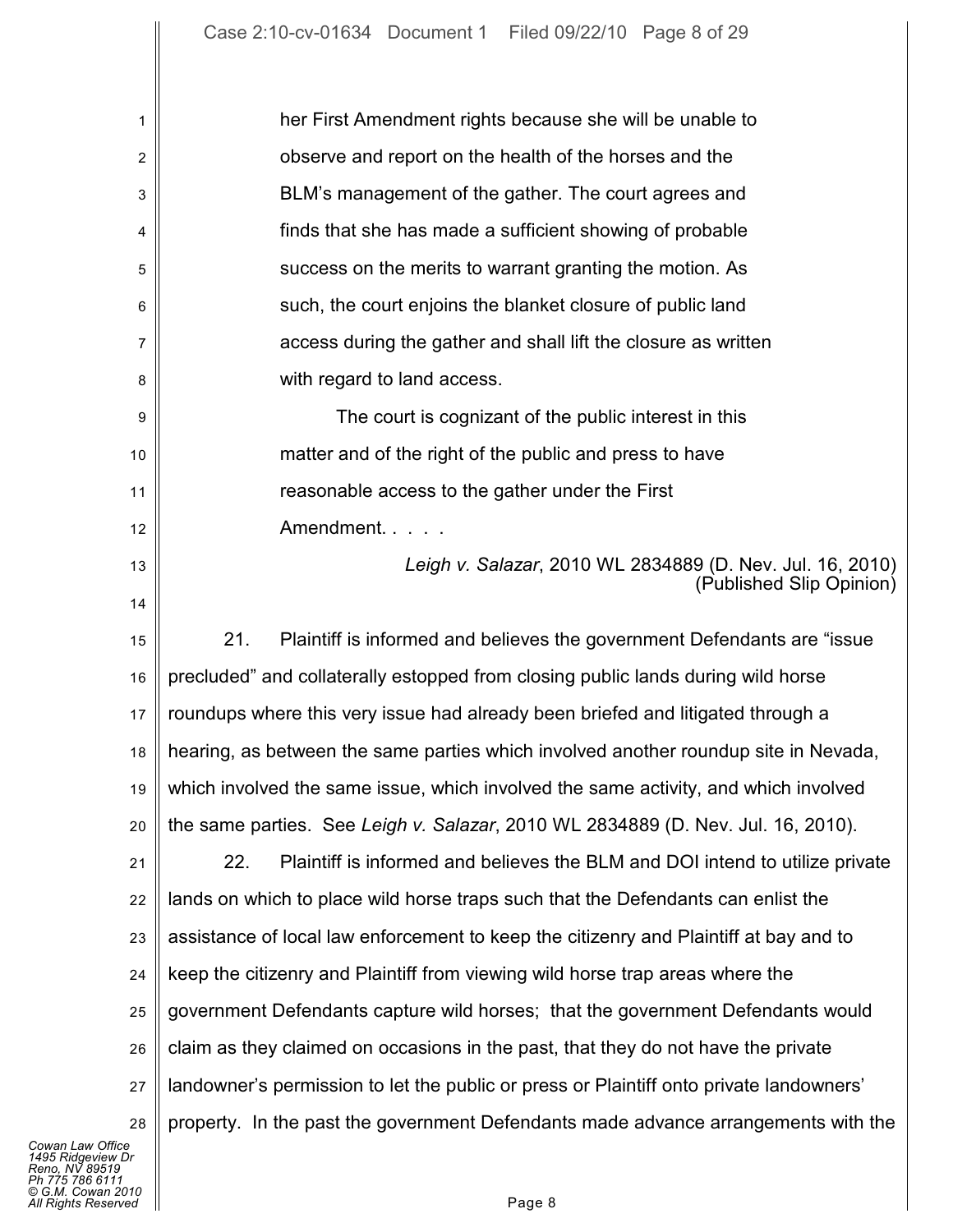1 2 3 4 5 6 7 8 9 10 11 local Sheriff's office; and when the Plaintiff arrived, the government Defendants had coaxed or requested local law enforcement officials to instruct Plaintiff that, should she trespass in the trap areas to observe the government Defendants' activities there, that it would cause her to be arrested for trespassing. Plaintiff is informed and believes such "private property" arrangements tactically create an impenetrable barrier to the Plaintiff and the public which prevents their access to, and observation of, the process of the government Defendants at work when capturing and holding wild horses taken from public lands during these roundups. Plaintiff is informed and believes such intentional choices cause Plaintiff and the public to suffer irreparable harm from impermissible Constitutional, First Amendment prior restraints. Plaintiff is informed and believes this offensive tactic is being employed once again at Silver King.

12 13 14 15 16 23. Plaintiff is informed and believes the Defendants' choice of using a sliver of private property on which to capture wild horses over choosing some portion of the 606,000 acres comprising the Silver King Herd Management Area available to them, is arbitrary and capricious and amounts to an intentional prior restraint on Plaintiff's First Amendment rights and accordingly causes her irreparable harm.

17 18 19 20 21 22 23 24 25 26 27 24. The government Defendants cunningly utilized this "private property" tactic in a roundup in Northern Nevada earlier this summer and effectively blacked out completely, the ability of the Plaintiff and public and press from independently observing and reporting on the government Defendants' "management" and capture of wild horses taken from the Owyhee Herd Management Area; and they unreasonably restricted public access to view roundups in the Tuscarora area. Resultantly, thirty-four wild horses (at least those that were acknowledged by the government Defendants) perished while in the custody and control of the government Defendants during these roundups. And, Plaintiff and other members of the public were completely closed out from observing any portion of the Defendants at work while they removed several hundred horses over the course of several days, there.

*Cowan Law Office 1495 Ridgeview Dr Reno, NV 89519 Ph 775 786 6111 © G.M. Cowan 2010 All Rights Reserved* Page 9

28

25. Plaintiff is informed and believes, based on the Defendants' historical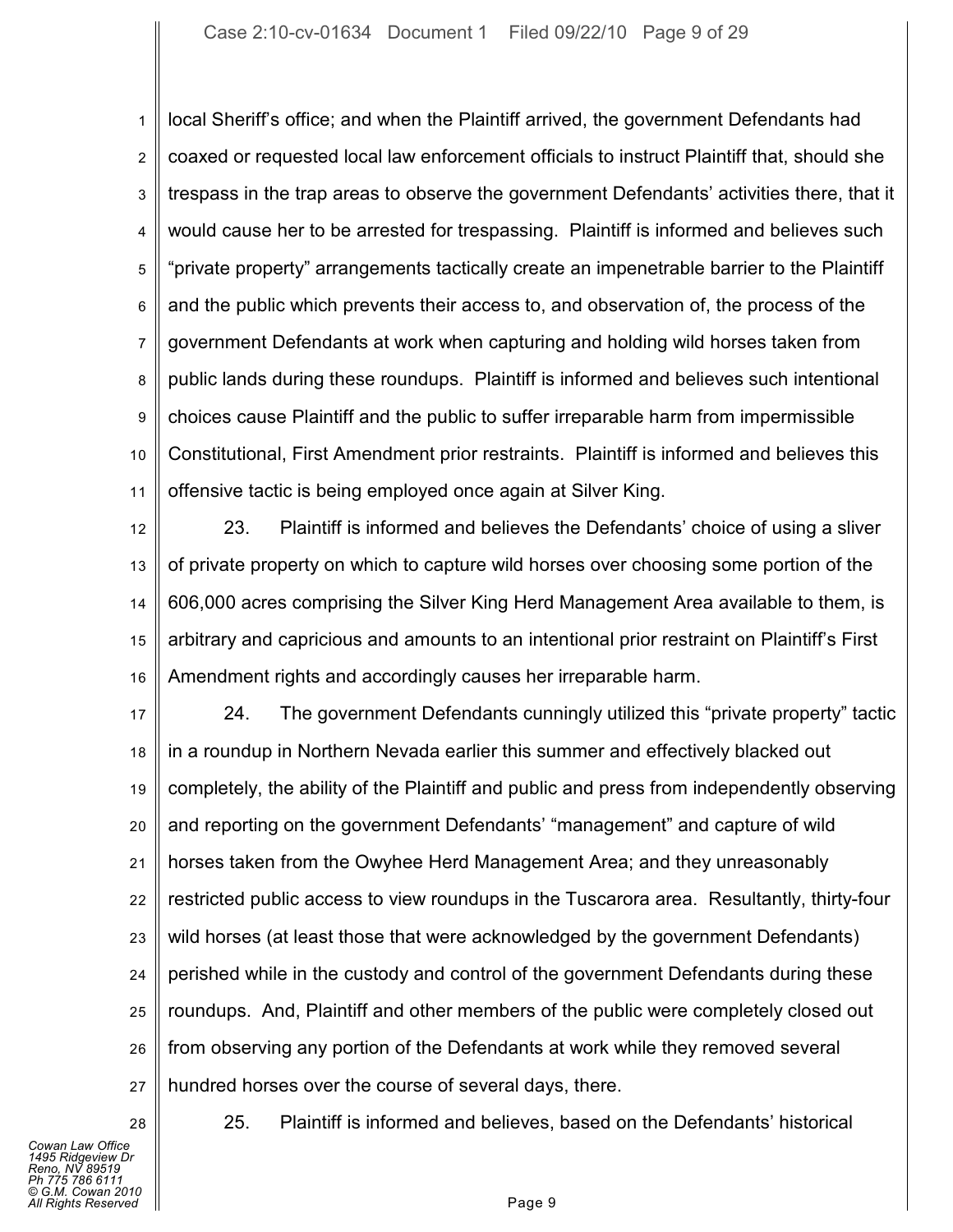1 2 3 4 5 6 7 conduct that the intended course at Silver King of precluding the public from observing the true health of horses as they are helicopter driven off the range and into traps, or shortly thereafter, so as to independently document and report their true health status and physical condition (rather than having to accept the "word" and representation of the Defendants thereafter that the horses are just fine), is arbitrary and capricious and amounts to an impermissible prior restraint on Plaintiff's First Amendment rights and accordingly causes her irreparable injury and harm.

8 9 10 11 12 13 14 15 16 17 18 19 20 21 22 23 24 25 26. Plaintiff is informed and believes, based on the Defendants' historical conduct, that the intended course at Silver King of precluding Plaintiff and others from observing, documenting and reporting their activity, is injurious to the Plaintiff's reputation where the Defendants and/or their agents had in the past falsely blamed horse deaths on the Plaintiff, even though those deaths occurred while such horses were in the exclusive custody and control of the Defendants and while such horses were being continually "managed" exclusively by the Defendants; and, that when the Defendants are allowed to effectively operate under a blanket of secrecy and avoid public scrutiny, the Defendants are able to "spin" their own tale of what transpires there, unchecked and unverified by media or the public or the Plaintiff, at least until such time as the Defendants vacate the area and leave evidence of a different story; that such conduct by the government Defendants is offensive, outrageous and is arbitrary and capricious and amounts to an impermissible prior restraint on Plaintiff's First Amendment rights and accordingly causes her irreparable injury and harm; and when the government Defendants had already been instructed that closures of public lands during wild horse roundups amounted to prior restraints on Plaintiff's First Amendment rights, that when they repeat the same course, Plaintiff is informed and believes such conduct is oppressive or malicious.

26 27 28 27. Plaintiff is informed and believes, based on the Defendants' historical conduct, that the intended course at Silver King of keeping the Plaintiff, media and the public at bay from the Defendants' activity of loading and shipping captured wild horses,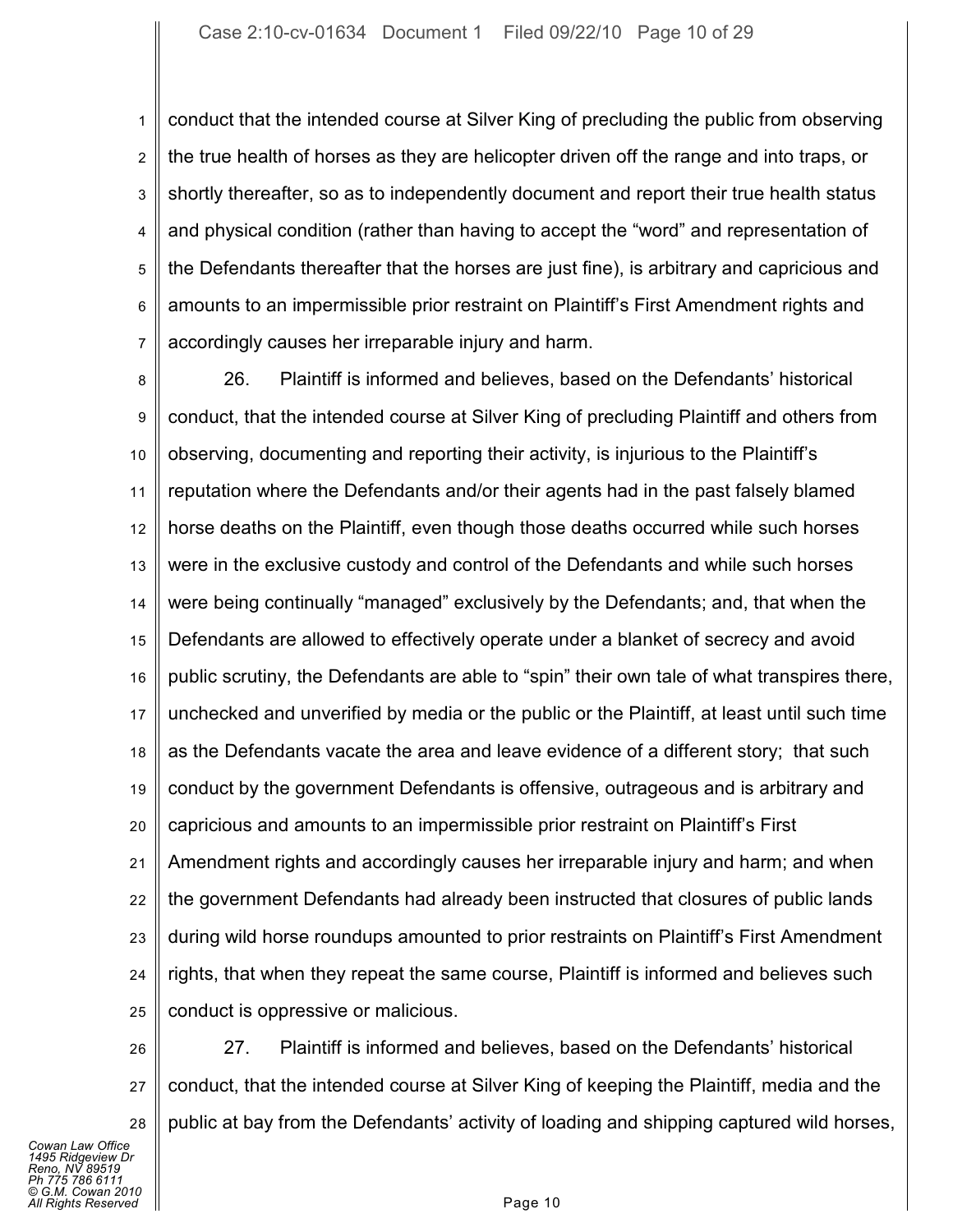1 2 is arbitrary and capricious and amounts to an impermissible prior restraint on Plaintiff's First Amendment rights and accordingly causes her irreparable injury and harm.

3 4 5 6 7 8 28. Plaintiff is informed and believes, based on the Defendants' historical conduct, that the intended course at Silver King of precluding Plaintiff and others from being advised of the true locations where captured wild horses are shipped, amounts to impermissible censorship, is arbitrary and capricious and amounts to an impermissible prior restraint on Plaintiff's First Amendment rights and accordingly causes her and the public irreparable injury and harm.

9 10 11 12 13 14 15 16 29. Plaintiff is informed and believes, based on the Defendants' historical conduct, that the intended course at Silver King of precluding Plaintiff and others from observing, documenting and reporting the arrival, the "processing," the boarding and feeding and the medical treatment of captured wild horses from their native rangelands, is arbitrary and capricious and amounts to an impermissible prior restraint on Plaintiff's First Amendment rights and accordingly causes her irreparable injury and harm, where the press, media, the Plaintiff are excluded from these processes and where such activity is conducted under the Defendants' repeated blanket of secrecy.

17 18 19 20 21 22 23 24 30. Plaintiff is informed and believes, based on the Defendants' historical conduct, that the intended course at Silver King of precluding Plaintiff and others from accurately tracking captured wild horses taken from their native rangelands at Silver King, to their ultimate destination or demise, allows the Defendants to handle and dispose of these horses under a blanket of secrecy, away from public scrutiny; and such conduct is arbitrary and capricious and amounts to an impermissible prior restraint on Plaintiff's First Amendment rights and accordingly causes her and the public irreparable injury and harm.

25 26 27 28 31. Plaintiff is informed and believes, based on the Defendants' historical conduct, that the intended course at Silver King of precluding Plaintiff and others from observing, documenting and reporting captured wild horses sent, housed or boarded at short-term holding, or long-term holding, or temporary holding, or permanent holding,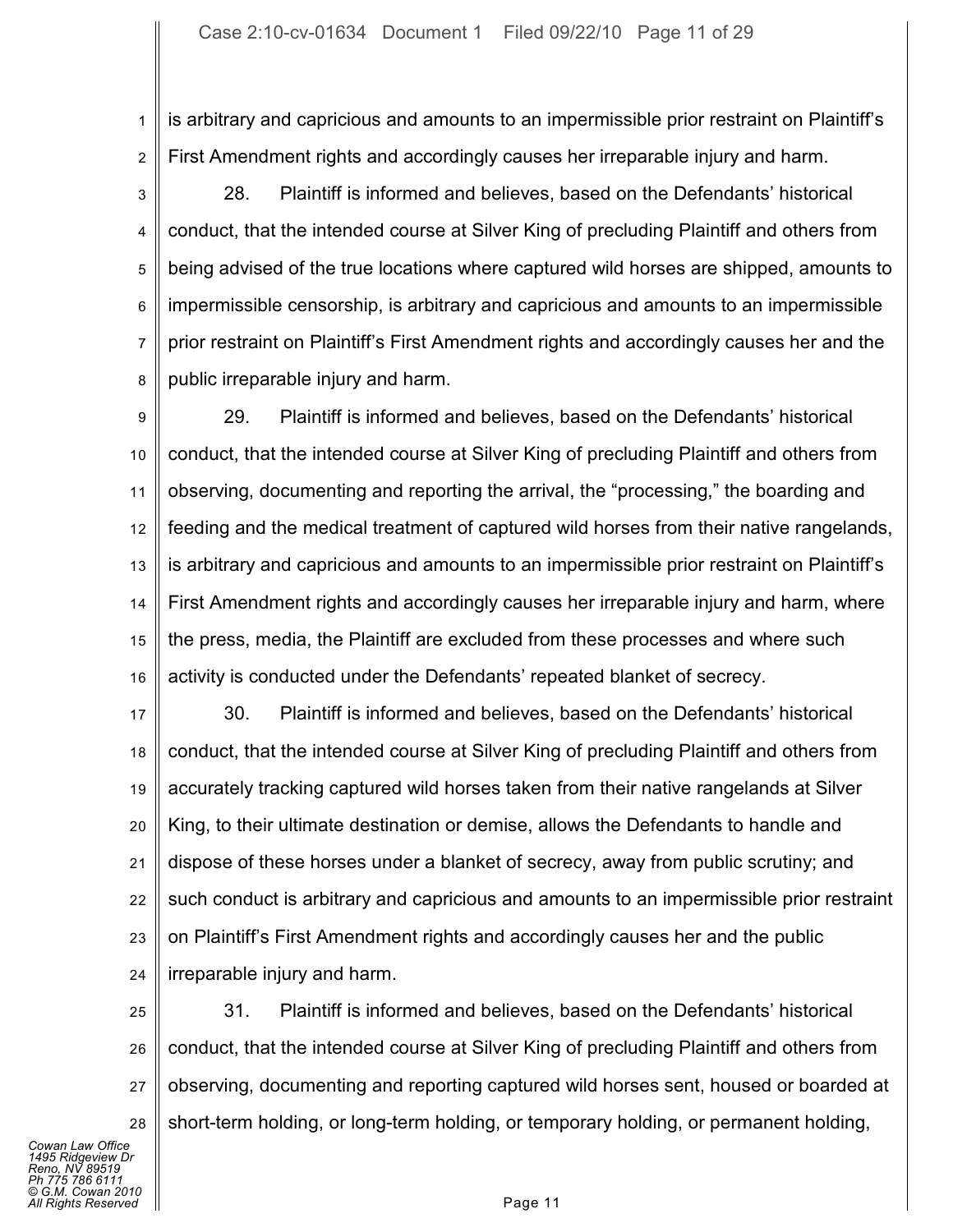1 2 3 4 5 including those to be taken from their native rangeland at Silver King, who reside (temporarily or otherwise) either at federal facilities or federally funded private facilities, is arbitrary and capricious and amounts to an impermissible prior restraint on Plaintiff's and others First Amendment rights and accordingly causes her and the public irreparable injury and harm.

6 7 8 9 10 11 12 13 14 32. Plaintiff is informed and believes the Defendants' choice to close to the public, the media and Plaintiff of observing, documenting and reporting the handling and disposition of those horses shipped to private facilities which receive federal funds for their board and/or care, where such private facilities preclude and close out the public, the media and Plaintiff from observing, documenting and reporting the handling and disposition of these horses, including Silver King horses, is arbitrary and capricious and amounts to an impermissible prior restraint on Plaintiff's and others First Amendment rights and accordingly causes her and the public irreparable injury and harm.

15 16 17 18 19 20 21 22 23 24 25 33. Plaintiff is informed and believes that wild horses captured from public lands or driven from public lands and thereafter captured by the Defendants, and in this instance the horses of Silver King, are protected natural resources; that they are America's wild horses; and no matter where they are taken or how they are disposed of, that their status, beginning with their management on the range to the end involving their ultimate disposition or demise, involves matters of significant public interest; and when the public, the media, the Plaintiff are precluded or denied access to independently verify and assess these wild horses' health, handling, condition at any point from beginning to end, that such preclusion is arbitrary and capricious and amounts to an impermissible prior restraint on Plaintiff's and others First Amendment rights and accordingly causes her and the public irreparable injury and harm.

26 27 28 34. Plaintiff is informed and believes the Defendants do not account with accuracy, the whereabouts or disposition or demise of each wild horse they capture from their native habitat and that the same would occur with Silver King horses. Plaintiff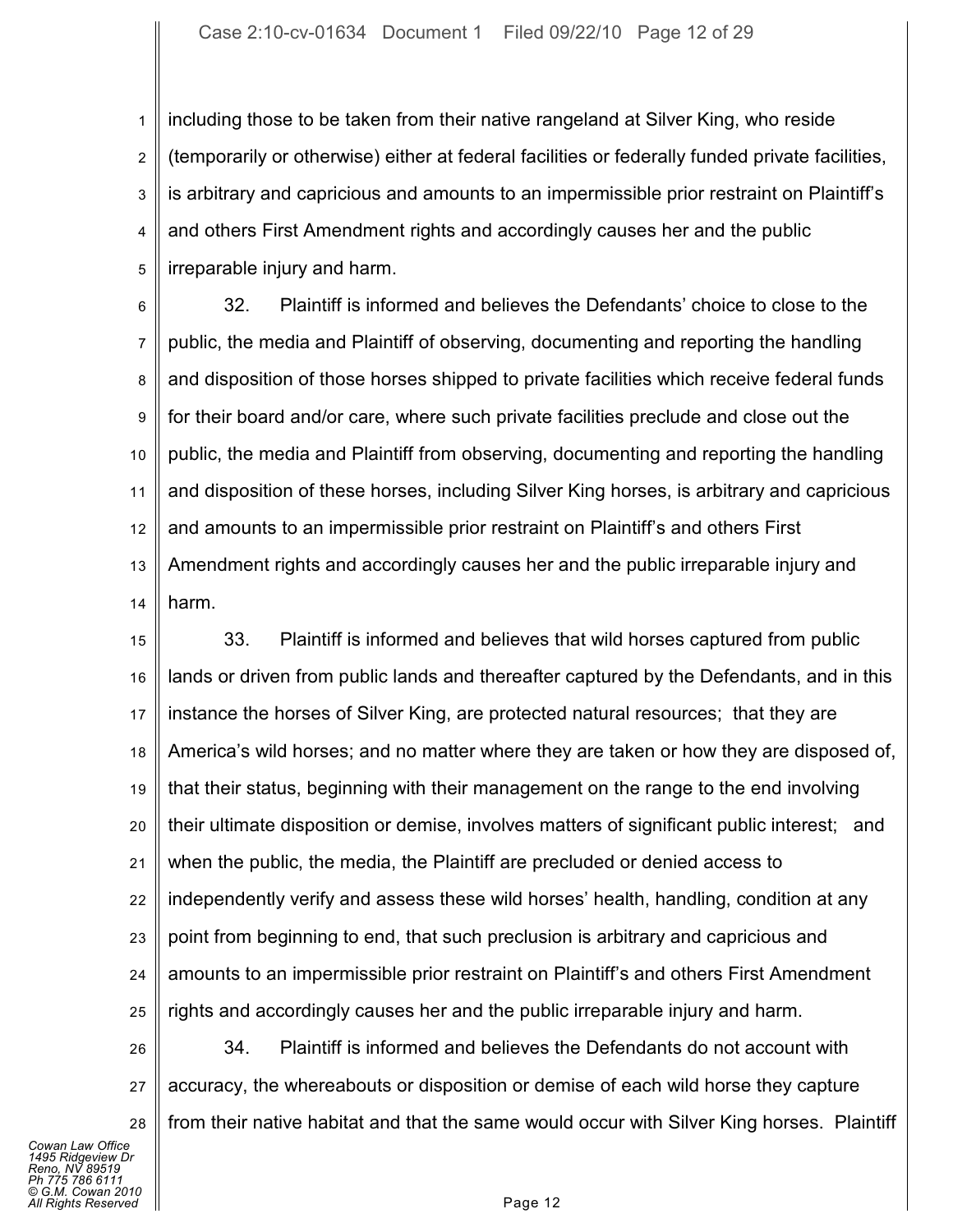1 2 3 4 5 6 7 8 9 10 11 is informed and believes the Defendants keep no accurate records or data of each wild horse they capture from their native habitat which would include the horses removed from Silver King, and that their ultimate demise or disposition would not be accountable; that transactions occurring where such wild horses are delivered to third parties in bulk, are not accounted for even though those horses remain the property of, and are to be held in trust on behalf of the American public; and therefore, to preclude and close out the public, the media and Plaintiff from observing, documenting and reporting the handling and disposition of these horses, including Silver King horses, from beginning to end, is arbitrary and capricious and amounts to an impermissible prior restraint on Plaintiff's and others First Amendment rights and accordingly causes her and the public irreparable injury and harm.

12 13 14 15 16 17 18 19 20 21 35. This Complaint is about the public's and the Plaintiff's access to America's wild horses where they are captured and removed from their native lands and where, Plaintiff is informed and believes, many disappear into the black hole of the informationless system the Defendants call their Wild Horse and Burro Program. Plaintiff is informed and believes, based on the Defendants' prior handling of America's wild horses, that the Silver King horses hold the same bleak destiny as do their previously captured relatives; and where the Plaintiff and others are held back from observing and then reporting what transpires with these wild horses, it causes an impermissible prior restraint on Plaintiff's and others First Amendment rights and accordingly causes Plaintiff and the public to suffer irreparable injury and harm.

22 23 24 25 26 27 36. Plaintiff is informed and believes both she and other citizens of the United States and others lawfully within the United States maintain the right to observe and if they so choose, record and report publicly how the government Defendants handle and manage controversial issues that involve public lands, and how the BLM manages our public lands, and also how the BLM manages resources found within our public lands, including wild horses and Silver King wild horses.

*Cowan Law Office 1495 Ridgeview Dr Reno, NV 89519 Ph 775 786 6111 © G.M. Cowan 2010 Alights Reserved* Page 13

28

37. Plaintiff is informed and believes the chosen methods employed by the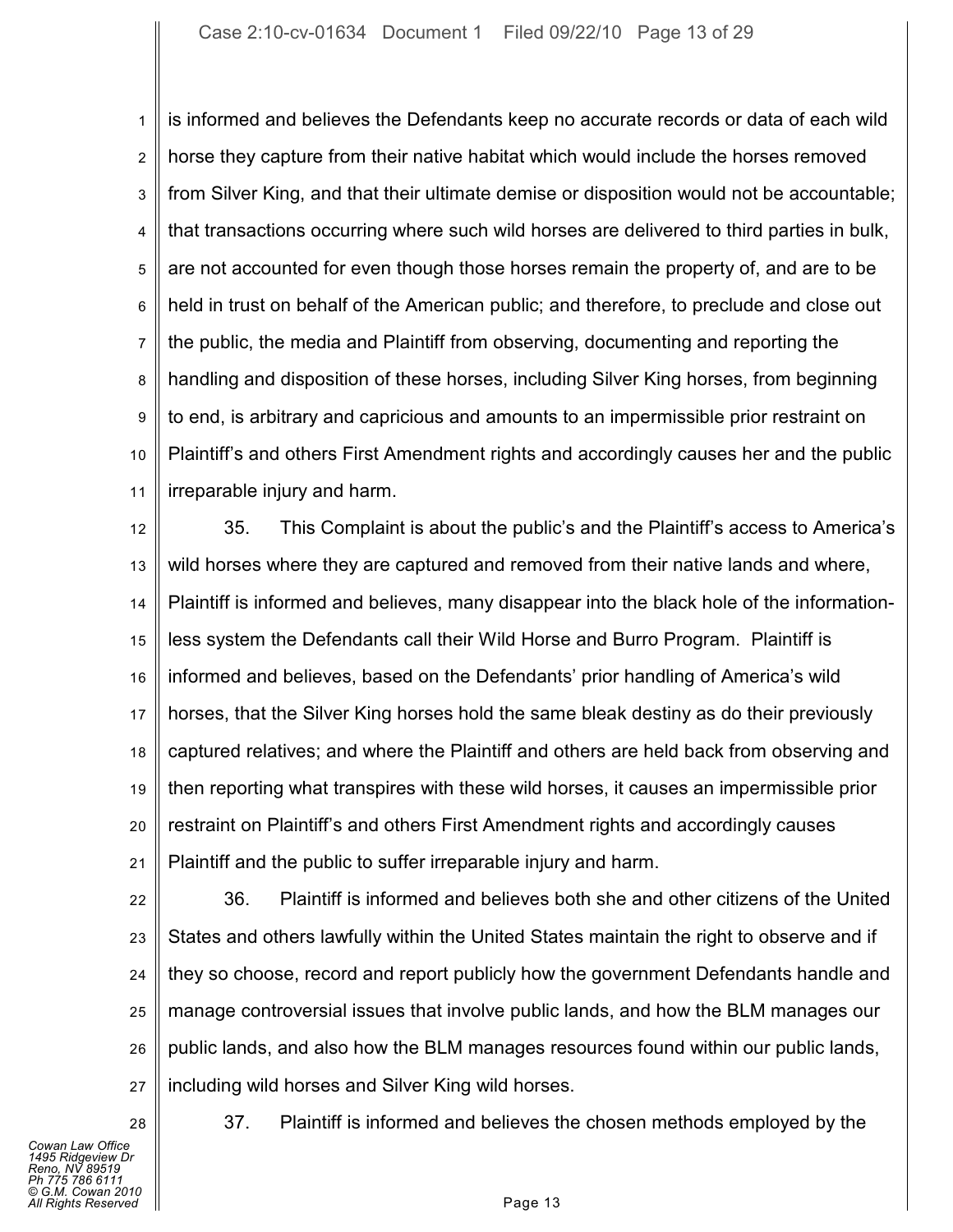1 2 3 4 5 6 7 8 9 10 11 government Defendants to capture, to remove, to house, and in instances to dispose of America's wild horses, would be viewed by groups of reasonable persons as brutal processes. Plaintiff is informed and believes groups of reasonable persons would believe the underlying reason behind the government Defendants' attempts at restricting the Plaintiff's and the public's access to clear viewing of their wild horse capture activities, their wild horse holding facilities, their wild horse transportation activities, is to hide from the public and prevent the public from observing and then reporting to others, the brutal side of the government Defendants' "management" of America's wild horses and to avoid the embarrassment, and public scrutiny and perhaps Congressional scrutiny of their activities should their work, occurring behind closed doors currently, become publicly revealed.

12 13 14 15 16 17 18 38. Plaintiff is informed and believes, if the government Defendants had nothing to hide, or had no activity from which they would suffer embarrassment should it be publicly revealed, that the Defendants would in that instance welcome the Plaintiff and others to scrutinize and view any aspect of their program, at most any time, that the government Defendants would keep accurate records of each horse captured so others including the Plaintiff could review to independently verify proper disposition of such horses.

19 20 21 22 39. Plaintiff is informed and believes groups of reasonable persons would believe the lack of accurate records or data as to the travels and disposition of wild horses removed from native habitats including those removed from Silver King, amounts to spoliation of evidence.

23 24 25 26 27 28 40. Plaintiff is informed and believes the prohibition of the public from viewing and if they so wish, recording and reporting what transpires in the management of "public lands," particularly over a controversial topic involving such a significant and compelling public interest, and in this instance as it relates to the government's activities at Silver King, amounts to an intolerable censoring or suppression of a debate and topic which involves significant and compelling public interest. The "closure" of the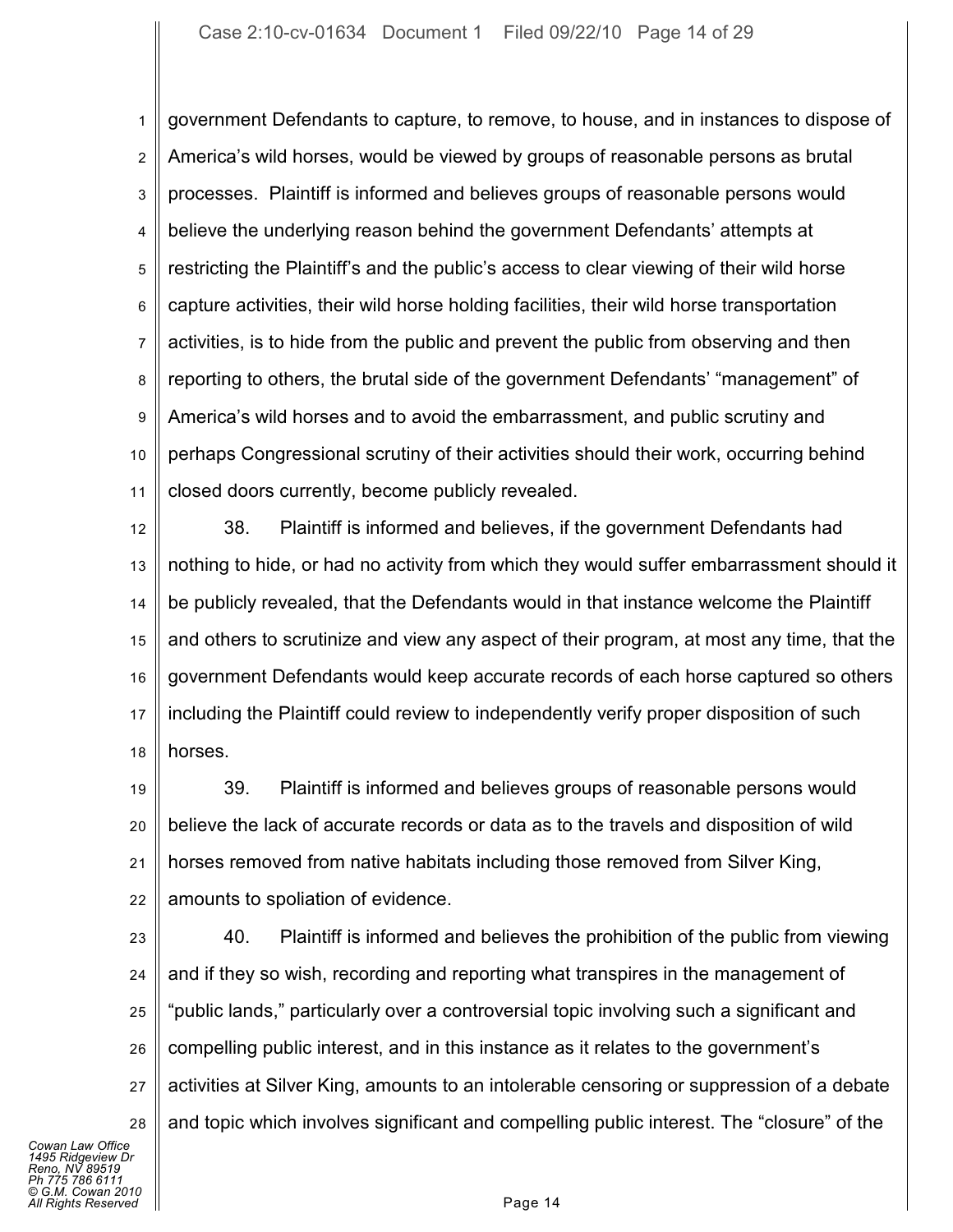1 2 3 4 5 6 7 8 roundup areas, whether because the government Defendants merely choose to close them or whether they impermissibly choose to place horse trap zones and horse detention pens on private ground, effectively precludes the public from observing and reporting what transpires during the Silver King roundup (the Defendants label a "gather"), which "closure" is contrary to the, "profound national commitment to the principle that debate on public issues should be uninhibited, robust and wide-open." See, *Curtis Publishing Co. v. Butts and Associated Press v. Walker*, 388 U.S. 130 (1967).

9 10 11 12 13 14 15 16 41. Plaintiff is informed and believes the censoring of the public from the area where the Silver King Roundup is to commence, contravenes rights enumerated in the First Amendment to the U.S. Constitution as an impermissible infringement on the freedom of the press to report matters involving government actions which have a significant and compelling public interest; that the Defendants are not able to demonstrate an interest, compelling or otherwise, that could be achieved with the most least restrictive means necessary to achieve its purported interest in shutting out the public and the Plaintiff. See, US Const., 1<sup>st</sup> Amend.

17 18 19 20 21 42. Plaintiff is informed and believes the roundup at least in methodology the Defendants seek to employ at Silver King is contrary to clearly defined public policy of the United States of America relative to management practices of wild horses. See, The Wild Free-Roaming Horses and Burro Act of 1971, P.L.92-195, 16 U.S.C. 1331 et. seq. which states in relevant part as follows:

22 23 24 25 26 27 28 Congress finds and declares that wild free-roaming horses and burros are living symbols of the historic and pioneer spirit of the West; that they contribute to the diversity of life forms within the Nation and enrich the lives of the American people; and that these horses and burros are fast disappearing from the American scene. It is the policy of Congress that wild free-roaming horses and burros shall be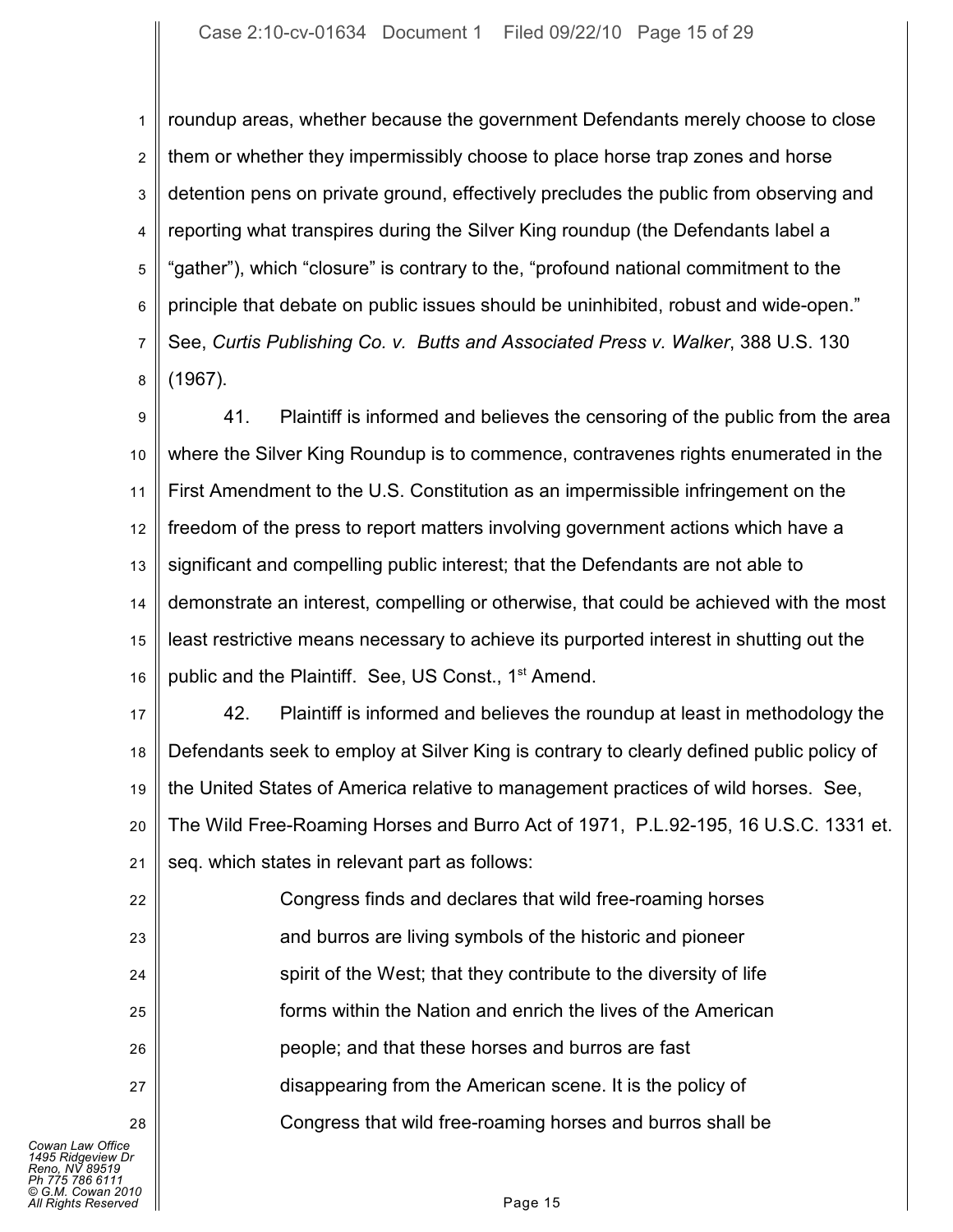| 1                                                                                                                      | protected from capture, branding, harassment, or death; and                                                  |
|------------------------------------------------------------------------------------------------------------------------|--------------------------------------------------------------------------------------------------------------|
| 2                                                                                                                      | to accomplish this they are to be considered in the area                                                     |
| 3                                                                                                                      | where presently found, as an integral part of the natural                                                    |
| 4                                                                                                                      | system of the public lands.                                                                                  |
| 5<br>$\,6$                                                                                                             | The Wild Free-Roaming Horses and Burro Act of 1971,<br>P.L.92-195, 16 U.S.C. 1331.                           |
| 7                                                                                                                      | And Plaintiff is informed and believes the preclusion of the public and the Plaintiff from                   |
| 8                                                                                                                      | reporting government activity which contravenes policies and laws of the United States,                      |
| 9                                                                                                                      | involves matters of significant public interest and is newsworthy, and such preclusion                       |
| 10                                                                                                                     | violates Plaintiff's First Amendment Constitutional rights.                                                  |
| 11                                                                                                                     | 43.<br>Plaintiff is informed and believes the Defendants' methodology in which                               |
| 12                                                                                                                     | media representatives are to be excluded from their roundup operations is reflective of                      |
| 13                                                                                                                     | the following statement by the government Defendants' chosen wild horse roundup                              |
| 14                                                                                                                     | contractor who, Plaintiff is informed and believes, was reported by a New York Times                         |
| 15                                                                                                                     | videographer to have stated the following:                                                                   |
| 16                                                                                                                     | If somethin' happens we're gonna correct it quickly; just like                                               |
| 17                                                                                                                     | we talked about. If it's a broken leg, gonna put it down.                                                    |
| 18                                                                                                                     | We're gonna slide it on the trailer; same thing; we're gonna                                                 |
| 19                                                                                                                     | go to town with it. We're not gonna give them that one                                                       |
| 20                                                                                                                     | shot they want.                                                                                              |
|                                                                                                                        | (Dave Cattoor, Cattoor Livestock, talking on video tape out in                                               |
| 21<br>22                                                                                                               | open range; by Clare Major, New York Times videograhpher,<br>August 27, 2010, Twin Peaks roundup) (Emphasis) |
| 23                                                                                                                     | 44.<br>Plaintiff is informed and believes the government Defendants' philosophy                              |
| 24                                                                                                                     | of hiding "that one shot they want," is an impermissible infringement on the Plaintiff's                     |
| 25                                                                                                                     | and others First Amendment rights as has been outlined herein.                                               |
| 26                                                                                                                     | 45.<br>That the Defendants are not able to demonstrate a compelling                                          |
| 27                                                                                                                     | government interest when precluding Plaintiff and others from observing and                                  |
| 28                                                                                                                     | photographing and then reporting to the public, the government's roundup activities at                       |
| Cowan Law Office<br>1495 Ridgeview Dr<br>Reno, NV 89519<br>Ph 775 786 6111<br>© G.M. Cowan 2010<br>All Rights Reserved | Page 16                                                                                                      |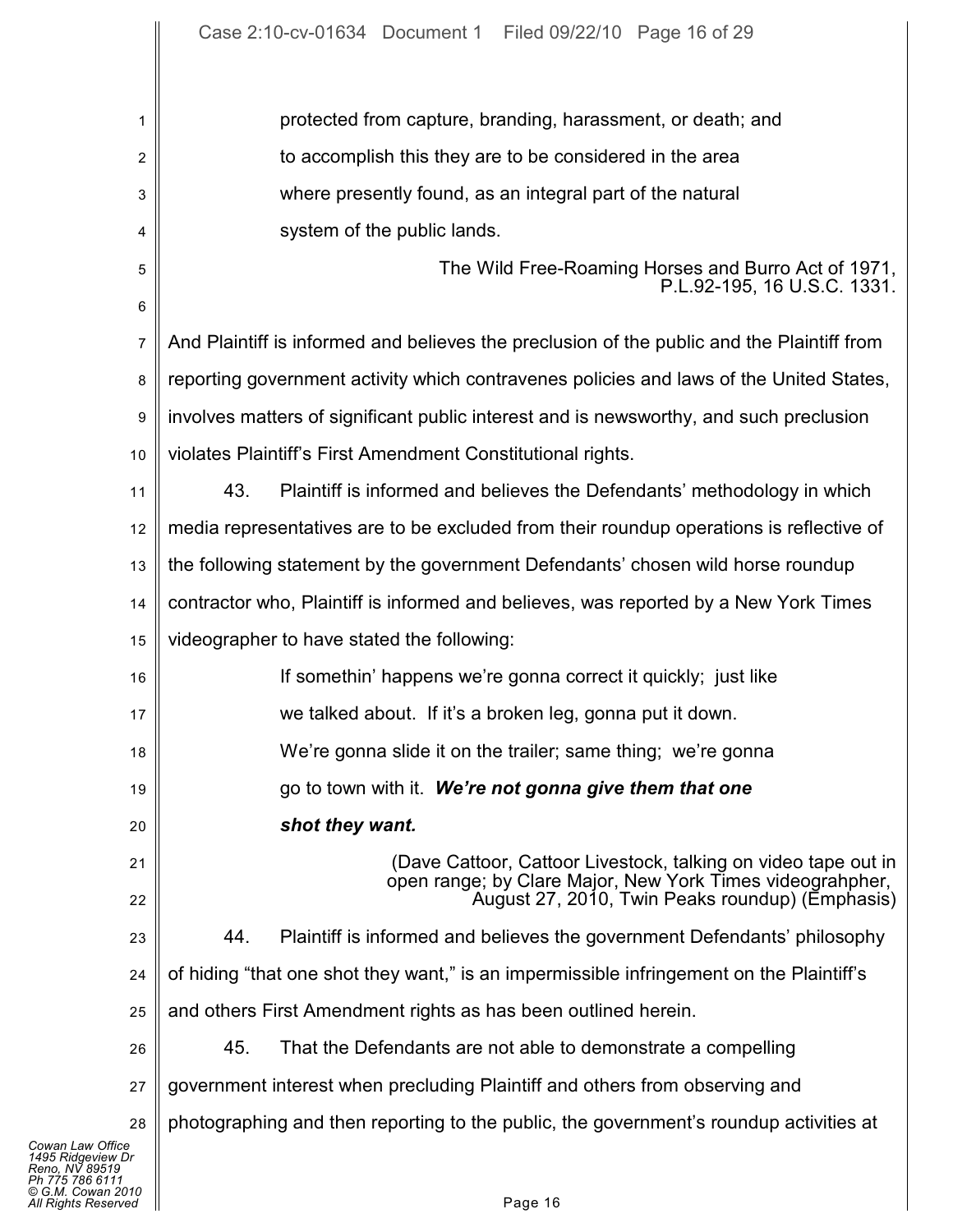1 2 3 4 5 6 Silver King, their shipments of the Silver King wild horses, their temporary short term or long term facilities where Silver King horses would be housed or kept whether on public or private facilities, the processes and ultimate disposition or demise of Silver King horses, when closing out the public and the Plaintiff from such activities results in content-based censorship and denigrates the First Amendment Constitutional rights of the Plaintiff and members of the public. US Const.,  $1<sup>st</sup>$  Amend.

7

8

WHEREFORE, Plaintiff prays for relief as hereinafter set forth.

## **FIRST CLAIM FOR RELIEF**

9 10 11 46. Plaintiff incorporates herein by reference the averments contained in Paragraphs 1 through 45 of the Complaint and also in following Claims for Relief as though the same were fully set forth herein.

12 13 14 15 16 17 18 19 20 47. Plaintiff and other journalists similarly situated are stymied and precluded from covering and reporting on the intended Silver King Roundup where the Defendants arbitrarily exclude the public from observing the roundup, close public lands, set traps on private property, and/or where the Defendants offer up a sanitized method of allowing the public into restricted areas for minimal periods, and where public viewing areas are not readily identified in advance either as to their timing or location and where the purported "observation" areas are far from the Defendants' roundup activities such that harm to such captured wild horses including young foals would remain unrecorded and in effect, censored and hidden from the public.

21 22 23 24 25 26 48. Plaintiff does not seek to prevent *proper* management of wild horses by the federal Defendants. Rather, for the reasons stated herein, Plaintiff seeks to postpone or stay, *vis-a-vis* injunctive relief, the Silver King Roundup until such time as the Defendants lift or modify the arbitrary closure of the Silver King HMA and allow fair transparency and observation, recording and reporting of such activities by interested persons including Plaintiff.

27 28 49. The Defendants' intended course otherwise, of censoring, suppressing and excluding journalists and the public from viewing and documenting the Silver King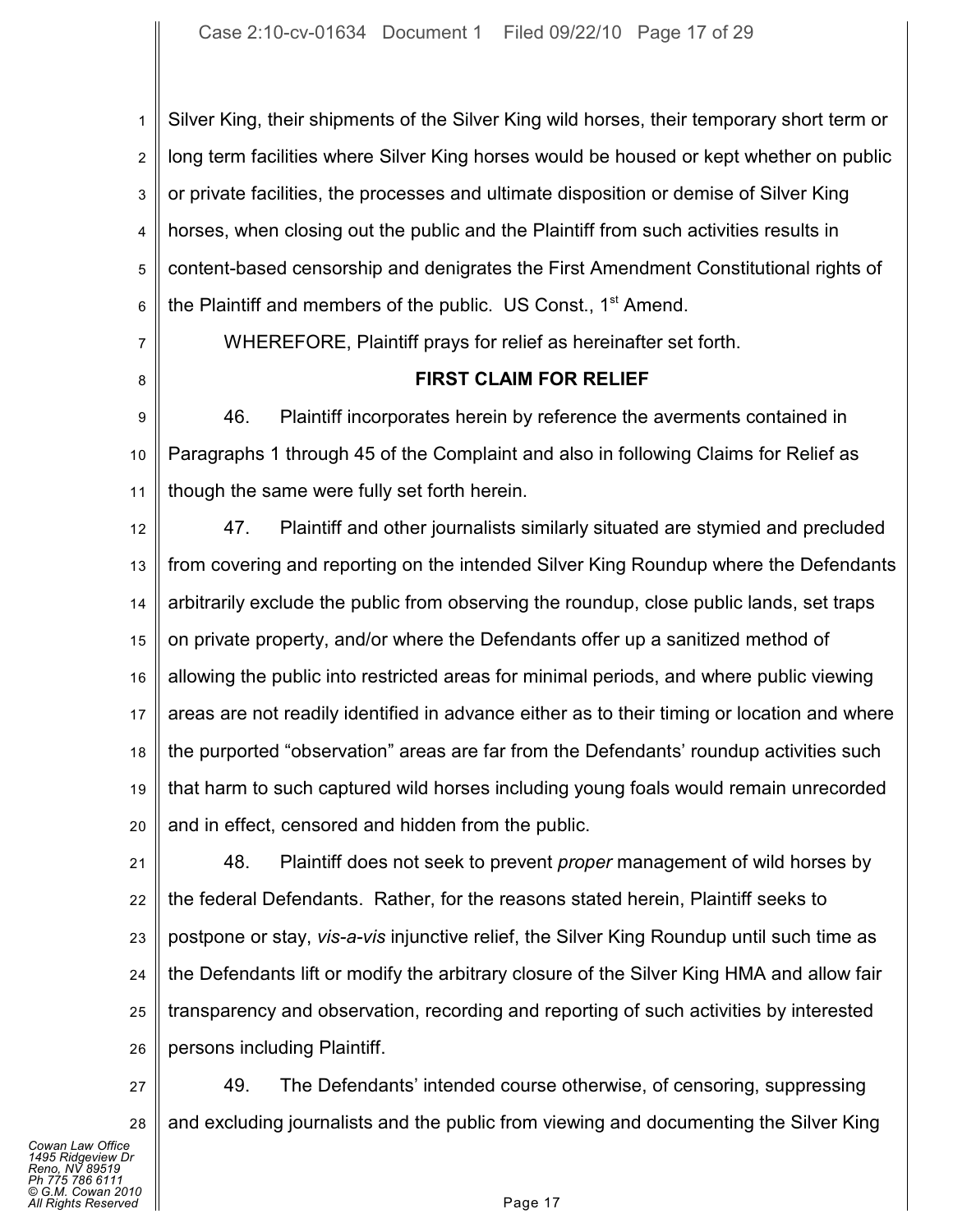1 2 3 4 5 Roundup and all related follow-up actions by the government Defendants and their chosen agents, interferes with the Plaintiffs' activities and vocation as a journalist who reports and works in the subjects at hand. The Defendants' "exclusion" of the public and of Plaintiff interferes with Plaintiffs' activities and vocation to write children's stories on how the Defendants manage and handle horses.

6

21

22

23

24

25

26

27

28

50. Plaintiff is informed and believes the following:

- 7 8 9 10 11 a. the activities of Defendants as alleged herein, interferes with the free flow of information on subjects and matters involving government regulation of public resources and lands and in which the U.S. citizenry and public maintain a significant and compelling public interest in the subject matter and in the intended course of the Defendants;
- 12 13 14 15 b. the Defendants' intended course creates in essence, an unacceptable censoring and suppression of information that should otherwise be made available to the U.S. citizenry and public, in contravention to relevant provisions of the First Amendment to the United States Constitution;
- 16 17 18 19 20 c. the Defendants' intended course contravenes rights enumerated in the First Amendment to the U.S. Constitution, and said conduct is and would be an impermissible infringement on the freedom of the press to report matters involving government action which carry a significant and compelling public interest;

d. that the Defendants are not able to demonstrate an interest, compelling or otherwise, that could be accomplished with the *least restrictive means necessary* to achieve its own interests and which is again, contrary to rights enumerated in the First Amendment to the U.S. Constitution;

e. the Defendants' prohibition and exclusion of public citizens and in particular the Plaintiff who is a credentialed journalist, interferes with her right to observe and report matters involving government action which carry a significant and compelling public interest; and the Defendants'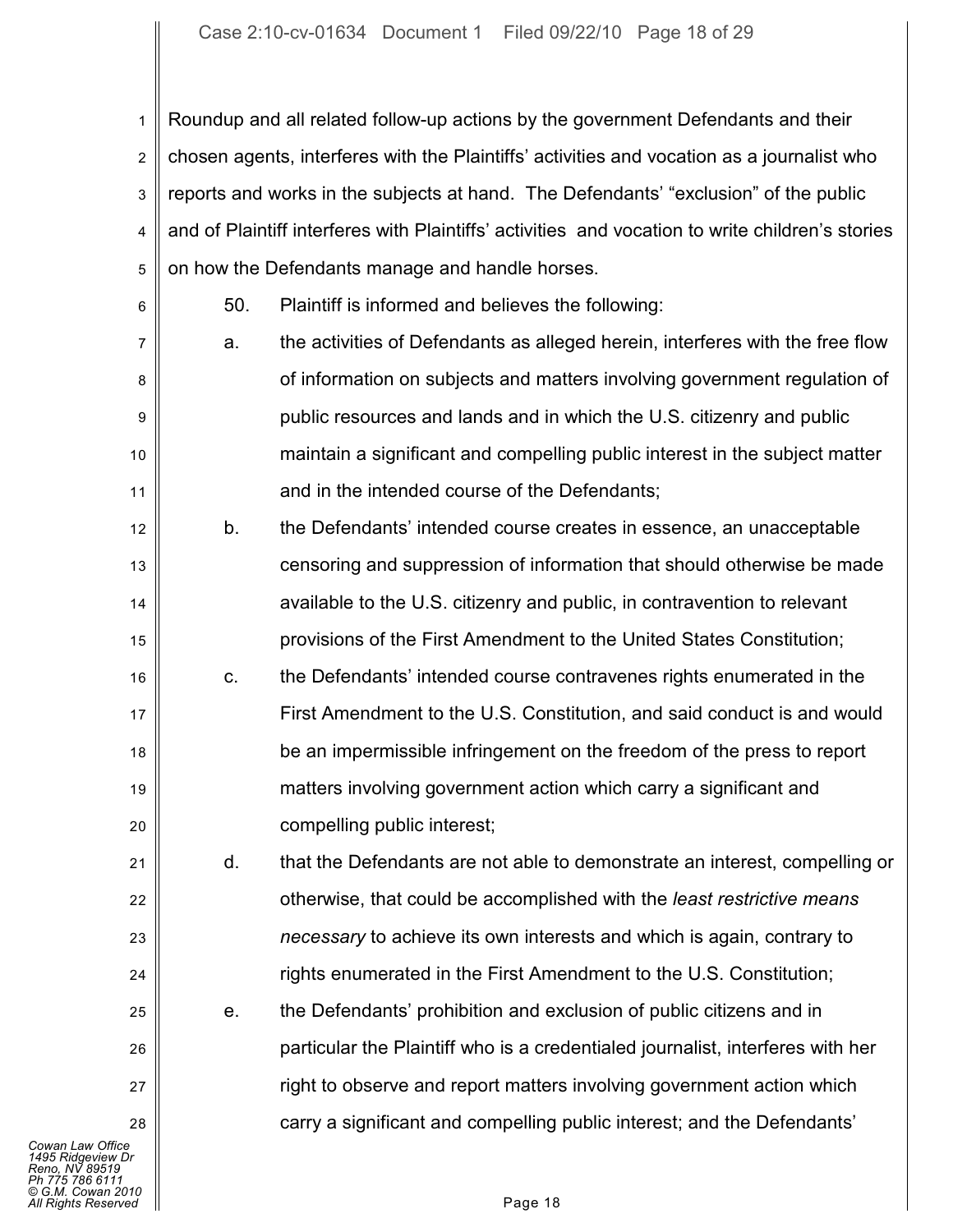1 2 3 4 5 6 7 8 9 10 11 12 13 14 15 16 17 18 19 20 21 22 23 24 25 26 27 28 prohibition and exclusion of Plaintiff violates her rights enumerated in the First Amendment to the U.S. Constitution. 51. Plaintiff is informed and believes the Defendants' intended course and actions are accordingly, arbitrary, capricious, unconstitutional, and an abuse of discretion, or otherwise not in accordance with law, and are implemented without observance of procedure required by law, and must be set aside. WHEREFORE, Plaintiff prays for relief and judgment as hereinafter set forth. **SECOND CLAIM FOR RELIEF** 52. Plaintiff incorporates herein by reference the averments contained in Paragraphs 1 through 51 of the Complaint and also in following Claim for Relief as though the same were fully set forth herein. 53. Plaintiff as well as others similarly situated, in this instance, have no adequate and speedy remedy at law against the Defendants conduct or from with which she would be able to recoup such loss. There is no measure of damages which can account for the loss of a constitutionally guaranteed freedom. There is no such thing as but a mere or permissively "small infringement" to a guaranteed constitutional right to one's freedom of speech and freedom of the press; and accordingly, Plaintiff and others suffer irreparable injury and harm from the loss of such Constitutional freedoms. 54. For the reasons outlined, the Defendants should, relative to their capture, removal, transportation, housing, care and disposition of all wild horses taken from Silver King, be preliminarily and permanently enjoined, mandatorily or prohibitively as the case may be, as follows: a. Prohibit the preclusion or restriction of the Plaintiff, her colleagues and also others similarly situated, from accessing trap sites and holding pen sites, whether placed on public property or placed on private property; that if the Defendants choose private property on which to set trap sites or holding pens, that as a condition precedent to doing so, the Defendants obtain clear authorization from landowners in advance of such activities,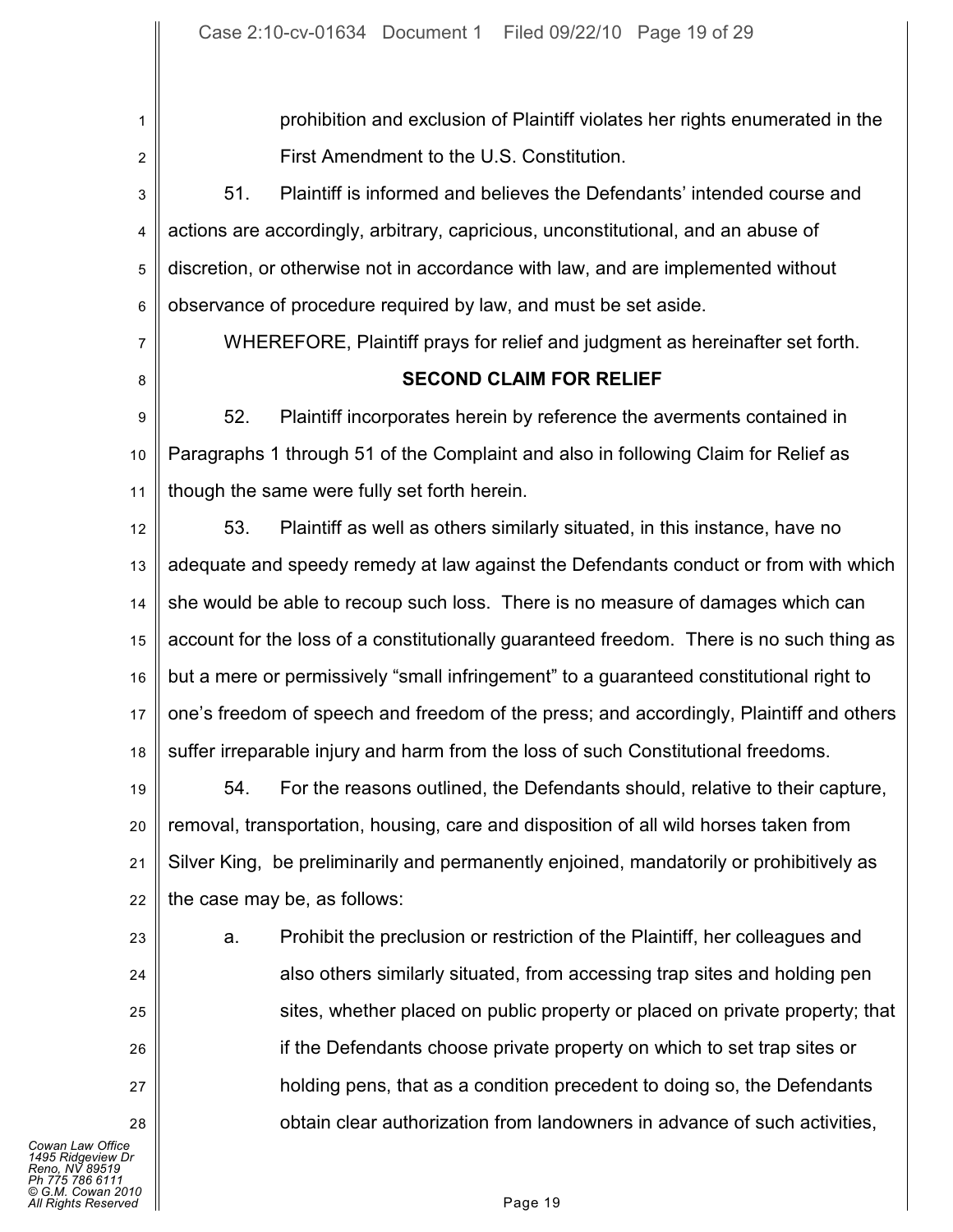| 1              |    | to allow Plaintiff, her colleagues and others similarly situated, onto the    |
|----------------|----|-------------------------------------------------------------------------------|
| $\overline{c}$ |    | property as part and parcel to the Defendants' horse, gather, roundup,        |
| 3              |    | capture activities;                                                           |
| 4              | b. | Require the Defendants to accommodate the public and Plaintiff to view        |
| 5              |    | the capturing and handling thereafter, of Silver King wild horses;            |
| 6              | C. | Require clear daily visual access without unduly restrictive conditions or    |
| 7              |    | impediments to such areas by Plaintiff, her colleagues and others similarly   |
| 8              |    | situated at any and all times during which the Defendants' helicopters are    |
| 9              |    | in flight;                                                                    |
| 10             | d. | Prohibit the flying of helicopters to gather, roundup or move horses at all   |
| 11             |    | times where the public has not been adequately notified of such activity;     |
| 12             |    | and prohibit the practice of continuing to fly helicopters for such purposes  |
| 13             |    | after advising the public that gather or roundup activities are completed for |
| 14             |    | the day;                                                                      |
| 15             | е. | Prohibit the requirement of having those interested in viewing horses, to     |
| 16             |    | make "reservations" or to require the public notify the Defendants in         |
| 17             |    | advance that they would be there to observe; and prohibit preclusion          |
| 18             |    | through "wait lists;" and to prohibit the preclusion of members of the public |
| 19             |    | merely because they didn't make a reservation, or make a call in advance,     |
| 20             |    | or comply with a restrictive time frame or unreasonable processes             |
| 21             |    | mandated by the Defendants;                                                   |
| 22             | f. | Require at a minimum, reasonable notice (to be determined by the court),      |
| 23             |    | of modification or changes to roundup activities or schedules, and of         |
| 24             |    | notices of roundup activities or schedules; and require Defendants to         |
| 25             |    | abide by the notices; and if the Defendants are not able to comply, to        |
| 26             |    | require the Defendants to renew such notice requirements before               |
| 27             |    | rounding up, or gathering, or removing wild horses from Silver King;          |
| 28             | g. | Prohibit the preclusion or restriction of the Plaintiff, her colleagues and   |
|                |    |                                                                               |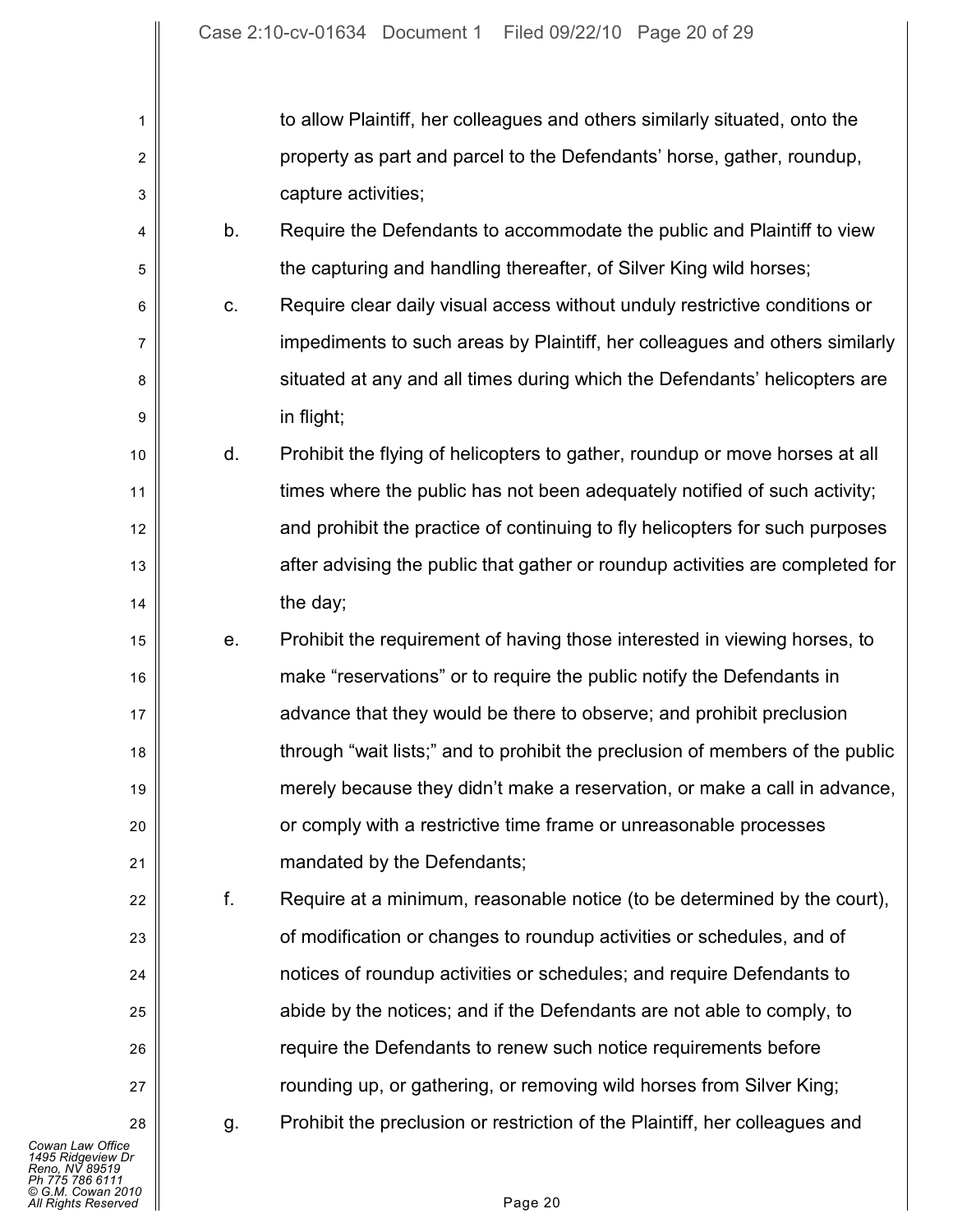| also others similarly situated, from viewing and accessing the loading and   |
|------------------------------------------------------------------------------|
| transportation of all wild horses captured and removed from Silver King;     |
| and require the Defendants to notify the public with sufficient advance      |
| notice (to be determined by the court), of the shipment or transportation of |
| Silver King wild horses from the Silver King Roundup and further to notify   |
| the specific location of the facilities to which the Silver King horses are  |
| intended to be shipped and where they are ultimately shipped; and            |
| prohibit the shipment of any or all horses where such notifications have     |
| not been sent or met;                                                        |

10 11 12 13 14 15 16 17 18 19 20 21 22 23 h. Prohibit the preclusion or restriction of the Plaintiff, her colleagues and also others similarly situated, from accessing temporary holding facilities, long-term holding facilities, or any other facilities whether public or private, to which Silver King horses are transported and while such horses remain the property of citizens of the United States held in trust by the Defendants for them; and if the Defendants choose private facilities to ship Silver King horses, that as a condition of using such private facilities, the operators of such private facilities shall make available the facilities for inspection of the Silver King horses to members of the public including Plaintiff and others, if they so choose, in such a manner that the horses may clearly be viewed and documented such that a wellness or clinical assessment of such horses may be accomplished, if so desired by the person(s) seeking to observe these horses; and that such facilities shall be open for such inspections during normal business hours;

i. Require the Defendants to identify and record, whether by photographs or other methods, each Silver King wild horse removed therefrom, in a manner which effectively allows the Defendants, the Plaintiff and the public to track their whereabouts to their ultimate destination;

 $i$ . Require the Defendants to keep accurate and copious records of: (a)

24

25

26

27

28

1

2

3

4

5

6

7

8

9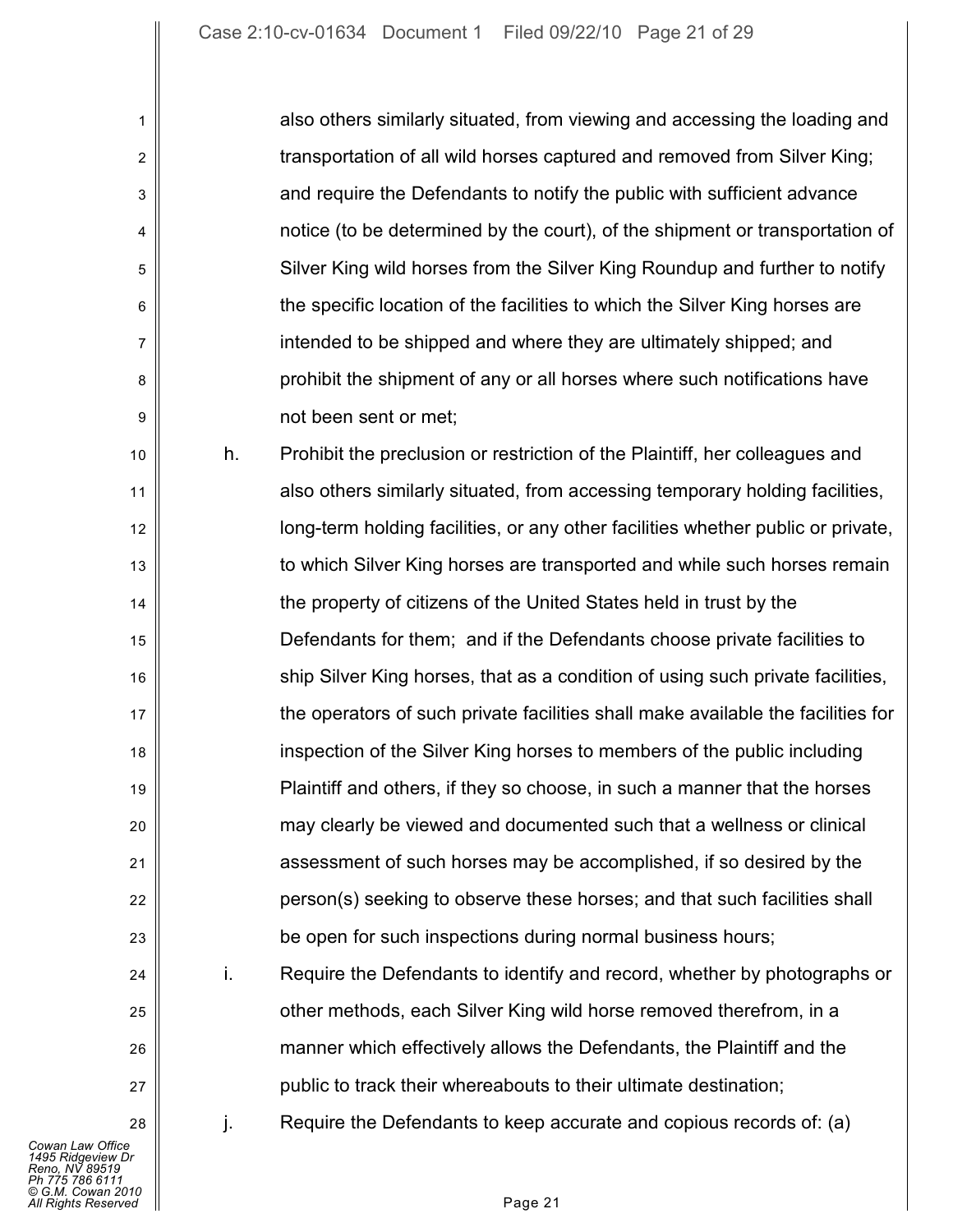| 1              |    | persons to whom Silver King horses are given or sold outside of formal       |
|----------------|----|------------------------------------------------------------------------------|
| $\overline{c}$ |    | horse adoption programs; (b) the identification of each Silver King horse    |
| 3              |    | given or sold to each such person receiving them outside of formal           |
| 4              |    | adoption programs; (c) allow the Plaintiff or others similarly situated and  |
| 5              |    | the public to review or inspect such records without censorship or           |
| 6              |    | restriction, and without having to proceed with a Freedom of Information     |
| 7              |    | request;                                                                     |
| 8              | k. | Prohibit the preclusion or restriction of the Plaintiff, her colleagues and  |
| 9              |    | also others similarly situated from photographing or documenting their       |
| 10             |    | observations of Silver King operations and Silver King horses wherever       |
| 11             |    | situated;                                                                    |
| 12             | I. | Require the Defendants to keep accurate records of Silver King horses        |
| 13             |    | having incurred injury or illness or debilitating conditions occurring while |
| 14             |    | such horses are in the custody or control of the Defendants or their         |
| 15             |    | chosen contractors;                                                          |
| 16             | m. | Require the Defendants to provide any and all records discussed herein,      |
| 17             |    | without censorship or having to obtain same through a Freedom of             |
| 18             |    | Information formal request and to provide copies of said records at the      |
| 19             |    | request of Plaintiff or others, at the expense of the requesting person(s);  |
| 20             | n. | To cease all wild horse roundup activities in Silver King until such time as |
| 21             |    | the Defendants are able to accommodate Plaintiff and others similarly        |
| 22             |    | situated by providing access as herein outlined;                             |
| 23             | О. | Require the implementation of all other action necessary to effectuate the   |
| 24             |    | purpose and intent of that being requested herein, in injunctive form;       |
| 25             | p. | Such other and further injunctive relief as the court deems appropriate to   |
| 26             |    | implement the injunctive relief;                                             |
| 27             |    | WHEREFORE, Plaintiff prays for relief and judgment as hereinafter set forth. |
| 28             |    |                                                                              |
|                |    |                                                                              |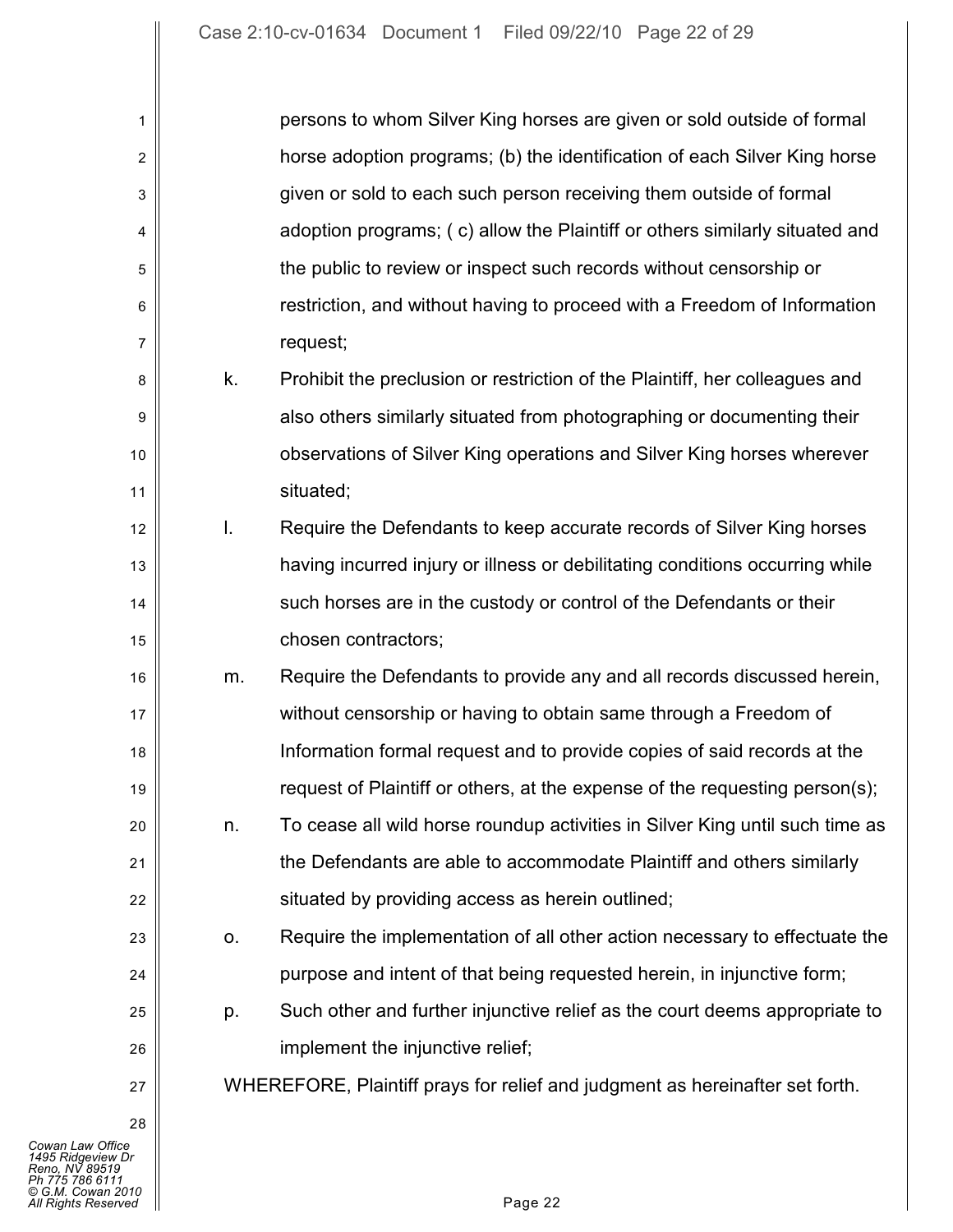## **THIRD CLAIM FOR RELIEF**

2 3 4 55. Plaintiff incorporates herein by reference the averments contained in Paragraphs 1 through 54 of the Complaint as though the same were fully set forth herein.

5 6 56. For the reasons stated herein, a controversy exists between Plaintiff and Defendants relative to the Defendants' management of wild horses from Silver King.

7 8 9 10 57. Plaintiff seeks a declaration of her rights to be allowed to view, to observe and report on the Silver King Roundup, to have access to all facets of the roundup, to have access to Silver King horses captured by Plaintiffs, from the time of their capture to their ultimate destination or demise;

11 12 13 14 58. Plaintiff seeks a declaration that the Defendants' plan as currently intended and implemented, is arbitrary and capricious, is unconstitutional, and is an abuse of discretion, or otherwise not in accordance with law, and is implemented without observance of procedure required by law, and must be set aside.

15 16 17 18 19 20 59. Plaintiff seeks a declaration that the Defendants' plan as currently implemented, amounts to an unconstitutional censoring of the public's right to be made aware of, and advised of matters involving government action involving public lands and resources and in which there remains a significant public interest, the effective censoring of which and the preclusion of access to which is in clear contravention to the First Amendment to the United States Constitution.

21 22 23 24 60. Plaintiff seeks a declaration that the Defendants' current plan as currently contemplated would violate public laws of the United States, in particular, The Wild Free-Roaming Horses and Burro Act of 1971, P.L.92-195, 16 U.S.C. 1331 relative to their "humane" treatment.

25

28

1

## **PRAYER FOR RELIEF**

26 27 WHEREFORE, Plaintiff respectfully prays for judgment and relief as against the Defendants and each of them, as follows:

1. That a mandatory or prohibitive injunction issue preliminarily and permanently,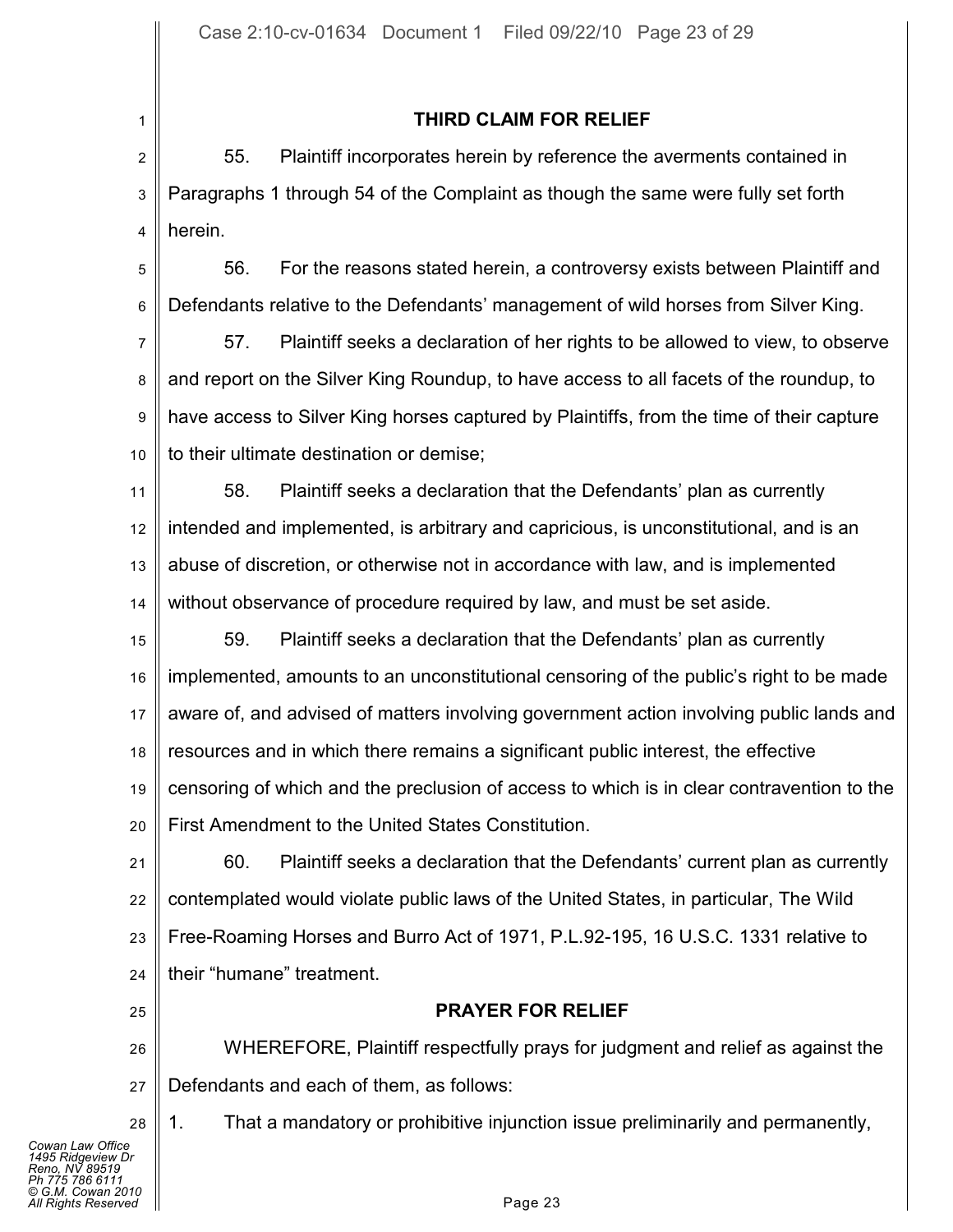mandatorily precluding or requiring as the case may be, the Defendants from the following:

| 3              | a. | Prohibit the preclusion or restriction of the Plaintiff, her colleagues and  |
|----------------|----|------------------------------------------------------------------------------|
| $\overline{4}$ |    | also others similarly situated, from accessing trap sites and holding pen    |
| 5              |    | sites, whether placed on public property or placed on private property; that |
| 6              |    | if the Defendants choose private property on which to set trap sites or      |
| 7              |    | holding pens, that as a condition precedent to doing so, the Defendants      |
| 8              |    | obtain clear authorization from landowners in advance of such activities,    |
| 9              |    | to allow Plaintiff, her colleagues and others similarly situated, onto the   |
| 10             |    | property as part and parcel to the Defendants' horse, gather, roundup,       |
| 11             |    | capture activities;                                                          |
|                |    |                                                                              |

b. Require the Defendants to accommodate the public and Plaintiff to view the capturing and handling thereafter, of Silver King wild horses;

c. Require clear daily visual access without unduly restrictive conditions or impediments to such areas by Plaintiff, her colleagues and others similarly situated at any and all times during which the Defendants' helicopters are in flight;

- d. Prohibit the flying of helicopters to gather, roundup or move horses at all times where the public has not been adequately notified of such activity; and prohibit the practice of continuing to fly helicopters for such purposes after advising the public that gather or roundup activities are completed for the day;
	- e. Prohibit the requirement of having those interested in viewing horses, to make "reservations" or to require the public notify the Defendants in advance that they would be there to observe; and prohibit preclusion through "wait lists;" and to prohibit the preclusion of members of the public merely because they didn't make a reservation, or make a call in advance, or comply with a restrictive time frame or unreasonable processes

1

2

12

13

14

15

16

17

18

19

20

21

22

23

24

25

26

27

28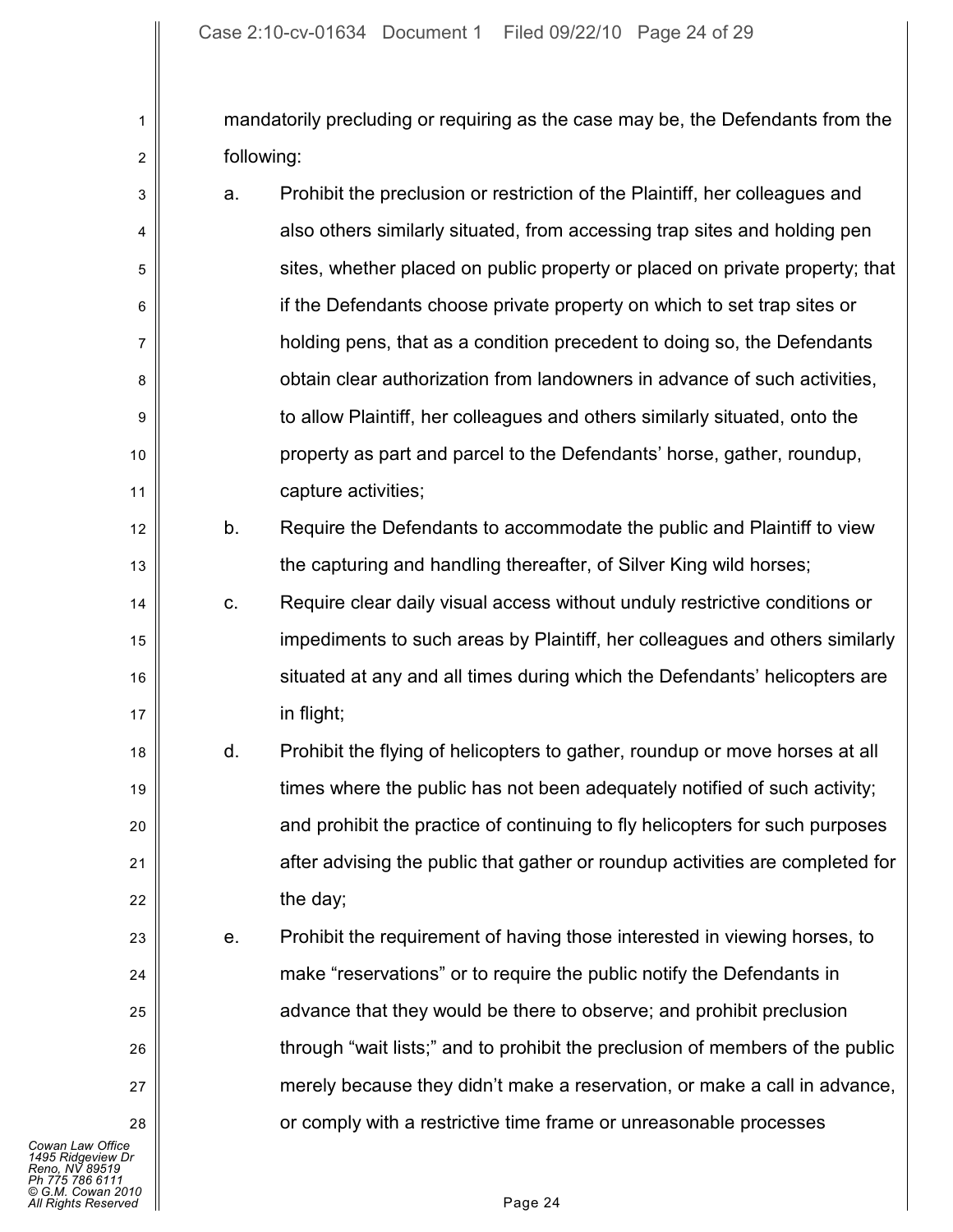mandated by the Defendants;

1

| $\overline{c}$ | f. | Require at a minimum, reasonable notice (to be determined by the court),         |
|----------------|----|----------------------------------------------------------------------------------|
| 3              |    | of modification or changes to roundup activities or schedules, and of            |
| 4              |    | notices of roundup activities or schedules; and require Defendants to            |
| 5              |    | abide by the notices; and if the Defendants are not able to comply, to           |
| 6              |    | require the Defendants to renew such notice requirements before                  |
| 7              |    | rounding up, or gathering, or removing wild horses from Silver King;             |
| 8              | g. | Prohibit the preclusion or restriction of the Plaintiff, her colleagues and      |
| 9              |    | also others similarly situated, from viewing and accessing the loading and       |
| 10             |    | transportation of all wild horses captured and removed from Silver King;         |
| 11             |    | and require the Defendants to notify the public with sufficient advance          |
| 12             |    | notice (to be determined by the court), of the shipment or transportation of     |
| 13             |    | Silver King wild horses from the Silver King Roundup and further to notify       |
| 14             |    | the specific location of the facilities to which the Silver King horses are      |
| 15             |    | intended to be shipped and where they are ultimately shipped; and                |
| 16             |    | prohibit the shipment of any or all horses where such notifications have         |
| 17             |    | not been sent or met;                                                            |
| 18             | h. | Prohibit the preclusion or restriction of the Plaintiff, her colleagues and      |
| 19             |    | also others similarly situated, from accessing temporary holding facilities,     |
| 20             |    | long-term holding facilities, or any other facilities whether public or private, |
| 21             |    | to which Silver King horses are transported and while such horses remain         |
| 22             |    | the property of citizens of the United States held in trust by the               |
| 23             |    | Defendants for them; and if the Defendants choose private facilities to          |
| 24             |    | ship Silver King horses, that as a condition of using such private facilities,   |
| 25             |    | the operators of such private facilities shall make available the facilities for |
| 26             |    | inspection of the Silver King horses to members of the public including          |
|                |    |                                                                                  |

*Cowan Law Office*<br>1495 Ridgeview Dr<br>Reno, NV 89519<br>Ph 775 786 6111<br>© G.M. Cowan 2010<br>All Rights Reserved Page 25

27

28

Plaintiff and others, if they so choose, in such a manner that the horses

may clearly be viewed and documented such that a wellness or clinical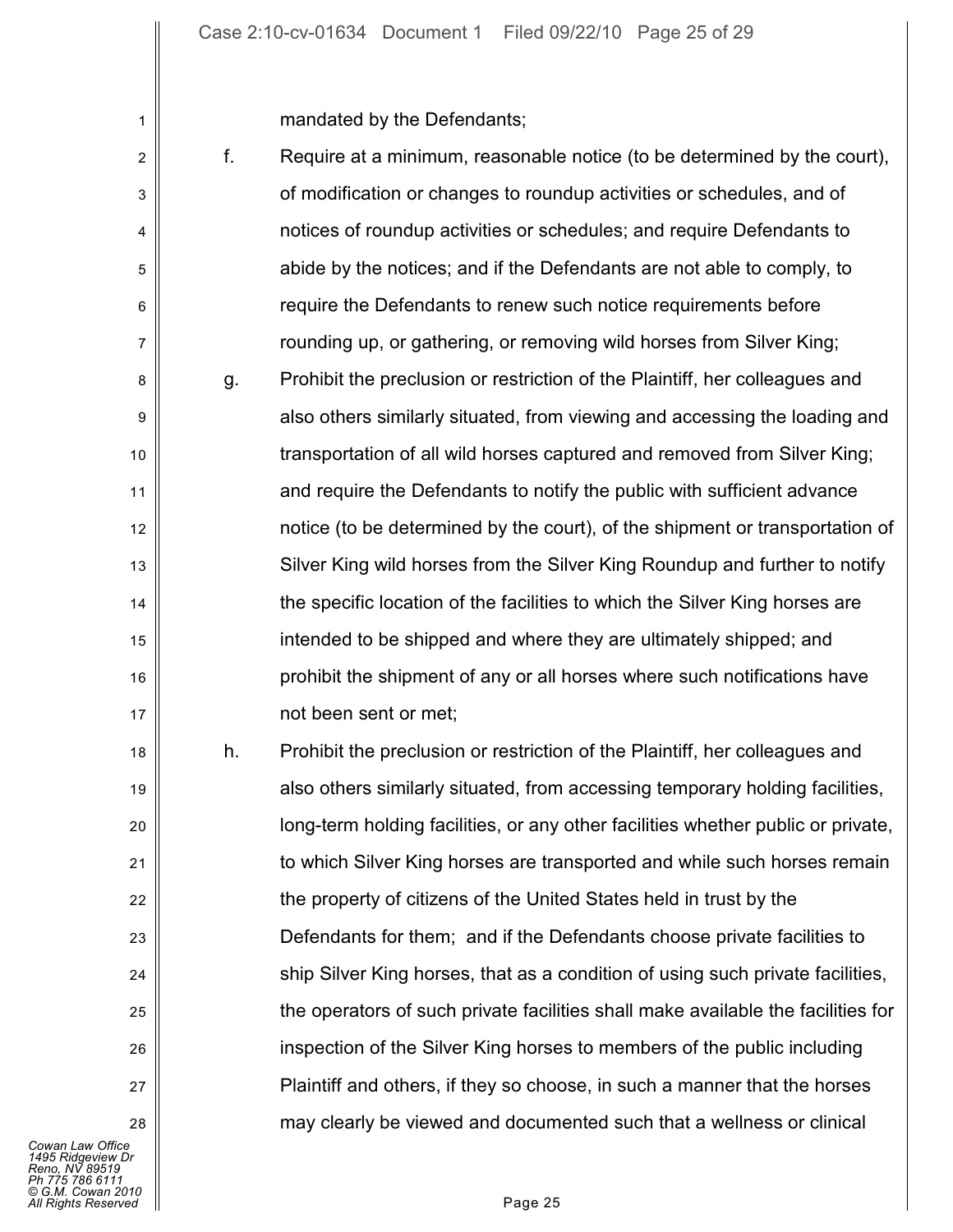| 1                                                                                                                      |    | assessment of such horses may be accomplished, if so desired by the          |
|------------------------------------------------------------------------------------------------------------------------|----|------------------------------------------------------------------------------|
| 2                                                                                                                      |    | person(s) seeking to observe these horses; and that such facilities shall    |
| 3                                                                                                                      |    | be open for such inspections during normal business hours;                   |
| 4                                                                                                                      | i. | Require the Defendants to identify and record, whether by photographs or     |
| 5                                                                                                                      |    | other methods, each Silver King wild horse removed therefrom, in a           |
| 6                                                                                                                      |    | manner which effectively allows the Defendants, the Plaintiff and the        |
| 7                                                                                                                      |    | public to track their whereabouts to their ultimate destination;             |
| 8                                                                                                                      | j. | Require the Defendants to keep accurate and copious records of: (a)          |
| 9                                                                                                                      |    | persons to whom Silver King horses are given or sold outside of formal       |
| 10                                                                                                                     |    | horse adoption programs; (b) the identification of each Silver King horse    |
| 11                                                                                                                     |    | given or sold to each such person receiving them outside of formal           |
| 12                                                                                                                     |    | adoption programs; (c) allow the Plaintiff or others similarly situated and  |
| 13                                                                                                                     |    | the public to review or inspect such records without censorship or           |
| 14                                                                                                                     |    | restriction, and without having to proceed with a Freedom of Information     |
| 15                                                                                                                     |    | request;                                                                     |
| 16                                                                                                                     | k. | Prohibit the preclusion or restriction of the Plaintiff, her colleagues and  |
| 17                                                                                                                     |    | also others similarly situated from photographing or documenting their       |
| 18                                                                                                                     |    | observations of Silver King operations and Silver King horses wherever       |
| 19                                                                                                                     |    | situated;                                                                    |
| 20                                                                                                                     | I. | Require the Defendants to keep accurate records of Silver King horses        |
| 21                                                                                                                     |    | having incurred injury or illness or debilitating conditions occurring while |
| 22                                                                                                                     |    | such horses are in the custody or control of the Defendants or their         |
| 23                                                                                                                     |    | chosen contractors;                                                          |
| 24                                                                                                                     | m. | Require the Defendants to provide any and all records discussed herein,      |
| 25                                                                                                                     |    | without censorship or having to obtain same through a Freedom of             |
| 26                                                                                                                     |    | Information formal request and to provide copies of said records at the      |
| 27                                                                                                                     |    | request of Plaintiff or others, at the expense of the requesting person(s);  |
| 28                                                                                                                     | n. | To cease all wild horse roundup activities in Silver King until such time as |
| Cowan Law Office<br>1495 Ridgeview Dr<br>Reno. NV 89519<br>Ph 775 786 6111<br>© G.M. Cowan 2010<br>All Rights Reserved |    | Page 26                                                                      |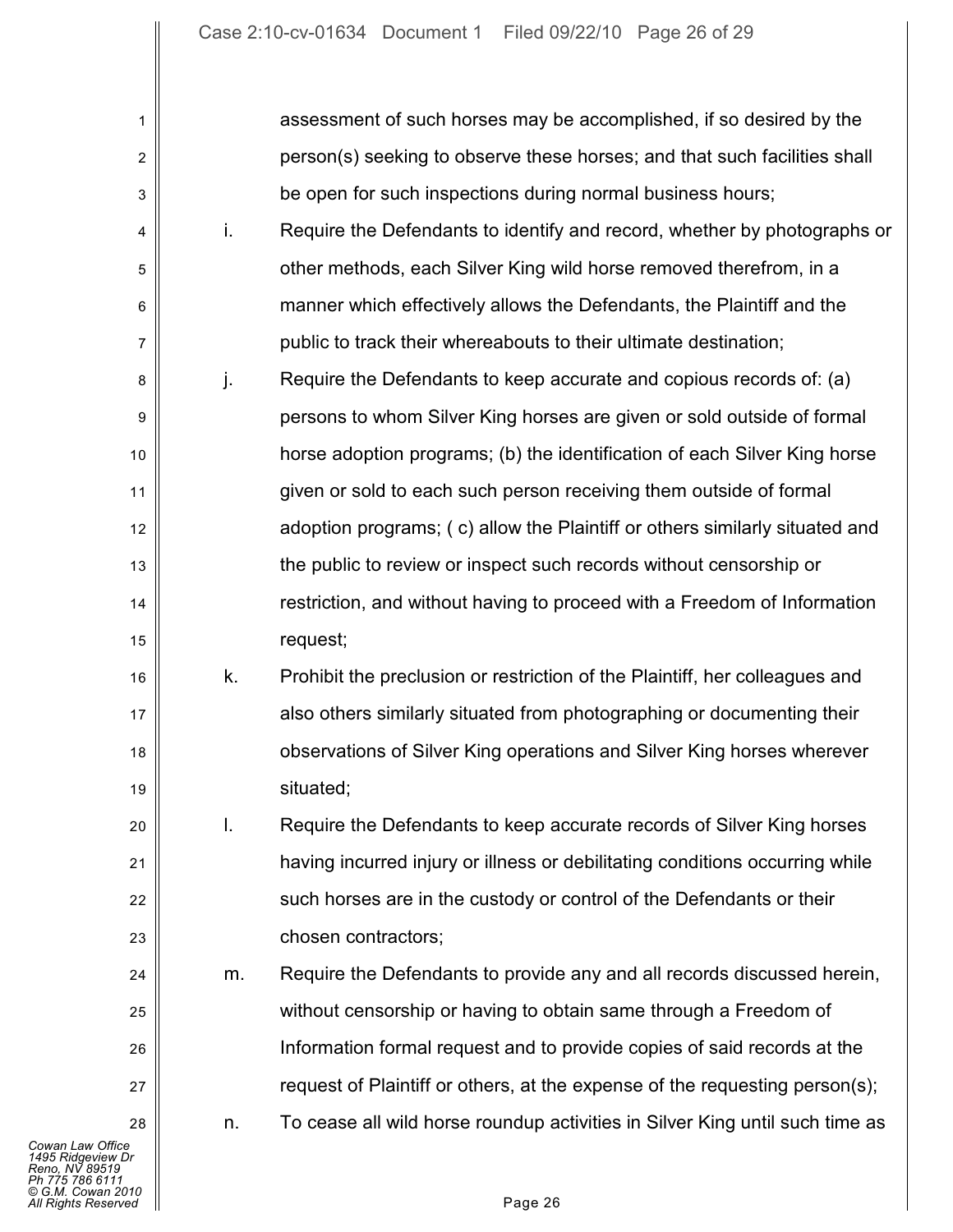1 2 3 4 5 6 7 8 9 10 11 12 13 14 15 16 17 18 19 20 21 22 23 24 25 26 27 the Defendants are able to accommodate Plaintiff and others similarly situated by providing access as herein outlined; o. Require the implementation of all other action necessary to effectuate the purpose and intent of that being requested herein, in injunctive form; p. Such other and further injunctive relief as the court deems appropriate to implement the injunctive relief; 2. That a mandatory or prohibitive injunction issue preliminarily and permanently, precluding Defendants from closing off to the public and to Plaintiff, areas within public lands where the intended Silver King Roundup is to take place, and to allow Plaintiff and others similarly situated access to the area of the Silver King Roundup, during the roundup; 3. A declaration that Plaintiff is allowed to view, to observe and report on the Silver King Roundup, to have access to all facets of the roundup, to have access to Silver King horses captured by Plaintiffs, from the time of their capture to their ultimate destination or demise wherever situated, and that in no uncertain terms, such public access is clear, that it occurs daily, that it is sufficiently visual such that Plaintiff is able to clinically observe such horses, and such that access is to all facets of the Silver King roundup activities and to the Silver King horses at any and all times from the time of their capture to their ultimate disposition; 4. A declaration that the Defendants' plan as currently intended and implemented, is arbitrary and capricious, is unconstitutional, and is an abuse of discretion, or otherwise not in accordance with law, and is implemented without observance of procedure required by law, and must be set aside; 5. A declaration that the Defendants' plan as currently implemented, amounts to an unconstitutional censoring of the public's right to be made aware of, and advised of matters involving government action involving public lands and resources and in which there remains a significant public interest, the effective censoring of

*Cowan Law Office 1495 Ridgeview Dr Reno, NV 89519 Ph 775 786 6111 © G.M. Cowan 2010 All Rights Reserved* Page 27

28

which and the preclusion of access to which is in clear contravention to the First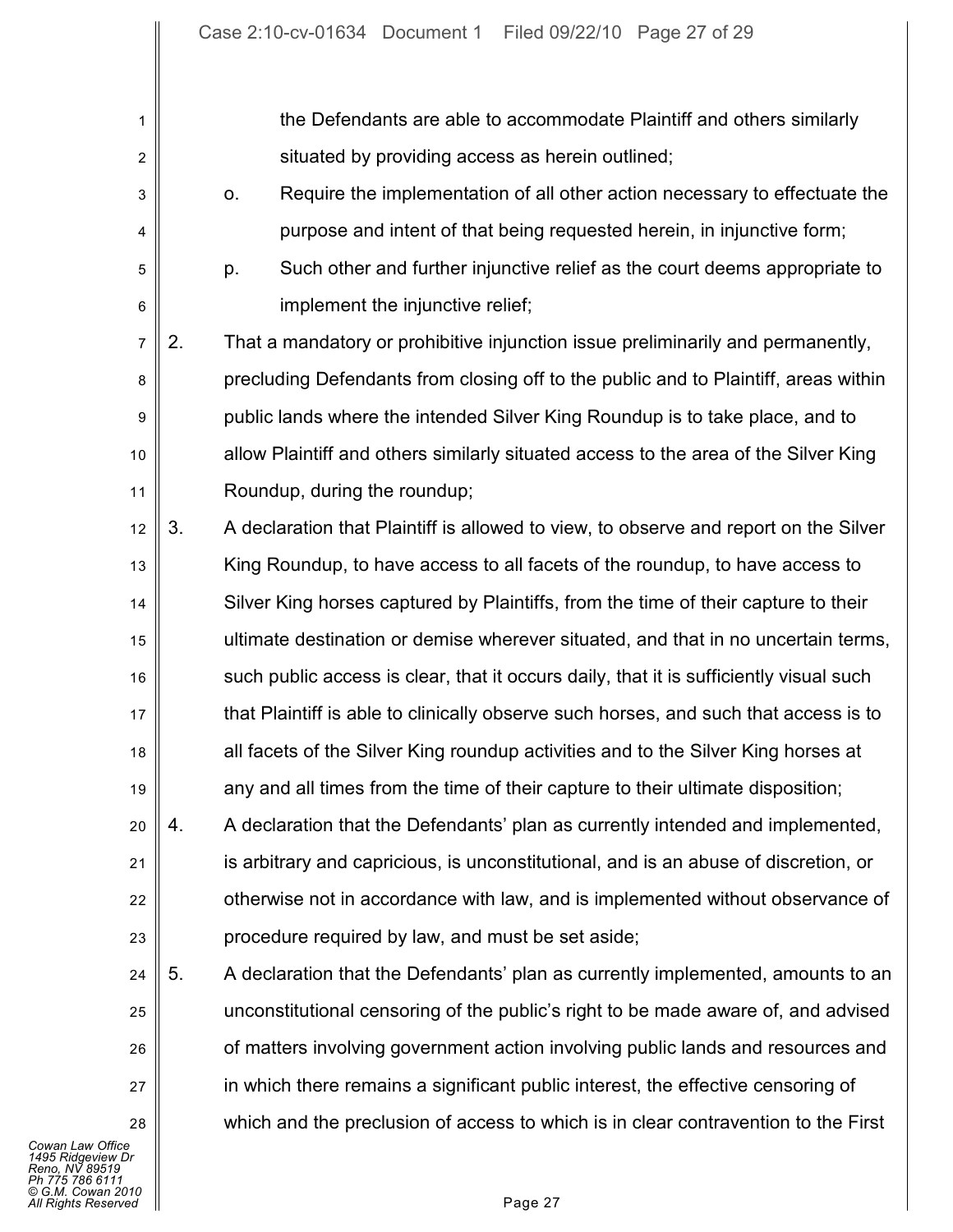Amendment to the United States Constitution;

1

- 2 3 4 6. A declaration that the Defendants' plan as currently implemented is a prior restraint on the Plaintiff's First Amendment rights to free speech, to her freedom of expression and thought;
- 5 6 7 8 9 7. A declaration that the Defendants' plan as currently implemented, amounts to an unconstitutional censoring of the public's right to be made aware of, and advised of matters involving government action involving public lands and resources and in which there remains a significant public interest and in clear contravention to the First Amendment to the United States Constitution;
- 10 11 12 8. A declaration that the Defendants' plan as currently implemented, irreparably harms and interferes with Plaintiff in her work and activities as a credentialed correspondent and journalist, and illustrator;
- 13 14 15 16 9. A declaration that the Defendants' current plan as currently contemplated would violate public laws of the United States, in particular, The Wild Free-Roaming Horses and Burro Act of 1971, P.L.92-195, 16 U.S.C. 1331 relative to their "humane" treatment of the Silver King horses.
- 17 18 19 20 10. A declaration that the Defendants' current plan as currently contemplated violates public laws of the United States, in particular, The Wild Free-Roaming Horses and Burro Act of 1971, P.L.92-195, 16 U.S.C. 1331, and accordingly should be set aside;
- 21 22 23 24 11. A declaration that Plaintiff has no speedy or adequate remedy at law and that Plaintiff has and will suffer irreparable harm from the manner in which the Silver King Roundup proceeds and is implemented, and also as the result of the preclusion to access of public lands during the Silver King Roundup;
- 25 26 27 28 12. A declaration that the Defendants are "issue precluded" from defending against Plaintiff's contention that the closure of public lands at Silver King is unconstitutional; and that the Defendants are collaterally estopped from closing public lands at Silver King;